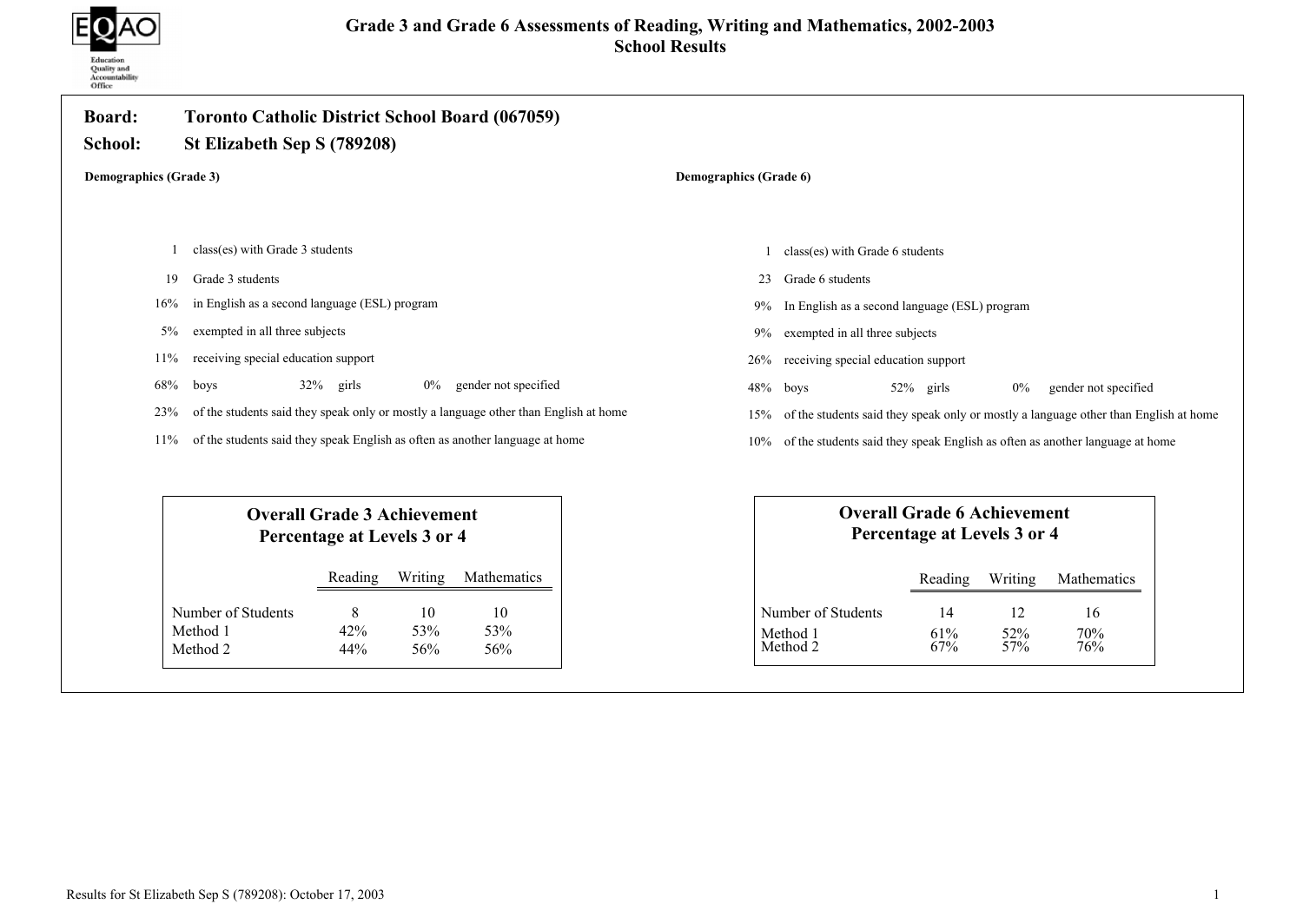#### Explanation of Terms and Categories

| <b>Receiving Special</b><br><b>Education Support:</b> | designates students whose Student Information Form indicated that they had been formally identified by an Identification, Placement and<br>Review Committee, as well as students who, though not formally identified, received special education support as noted on their Individual<br>Education Plan.                                          |
|-------------------------------------------------------|---------------------------------------------------------------------------------------------------------------------------------------------------------------------------------------------------------------------------------------------------------------------------------------------------------------------------------------------------|
| Exempt:                                               | designates students who were formally exempted from participation in one or more components of the assessment.                                                                                                                                                                                                                                    |
| No data:                                              | is used when EQAO did not receive completed assessment booklets from non-exempt students.                                                                                                                                                                                                                                                         |
| NEIS:                                                 | (Not Enough Information to Score) is used when large sections of work are missing, due to student absence or for other reasons, such that a<br>level of achievement cannot be assigned for a given category, strand or overall score.                                                                                                             |
| <i>NE1:</i>                                           | (Not Enough Evidence for Level 1) is used when students have provided enough information to score but have not demonstrated enough<br>evidence of knowledge and understanding to be assigned Level 1.                                                                                                                                             |
| Levels $1-4$ :                                        | are aligned with the four-level scale used on the Provincial Report Card, which sets Level 3 as the provincial standard.                                                                                                                                                                                                                          |
| <b>Explanation of methods</b>                         |                                                                                                                                                                                                                                                                                                                                                   |
| Method 1:                                             | Data for all students in the grade are reported. Method 1 expresses the number of students in each reporting category as a percentage of all<br>students in the grade (i.e., students at the four levels of achievement and those in the <i>exempt, no data, NEIS</i> and <i>NE1</i> categories described above).                                 |
| Method 2:                                             | An alternative way of presenting the data. Method 2 expresses the distribution of results as a percentage of those students who took part in the<br>assessment (i.e., students at the four levels of achievement and those in the NEIS and NEI categories described above). Students in the exempt<br>and <i>no data</i> categories are excluded. |
| <b>Notes</b>                                          |                                                                                                                                                                                                                                                                                                                                                   |

- Gender differences may not be precise, since gender was not specified on some Student Information Forms.
- Percentages may not sum to 100, due to rounding.
- In reading and writing, the overall level of achievement is calculated using students' scores in the categories and the multiple choice component. In mathematics, the overall level of achievement is calculated using students' scores in the categories and in the multiple choice component.
- Overall scores are adjusted for year-to-year differences between assessments.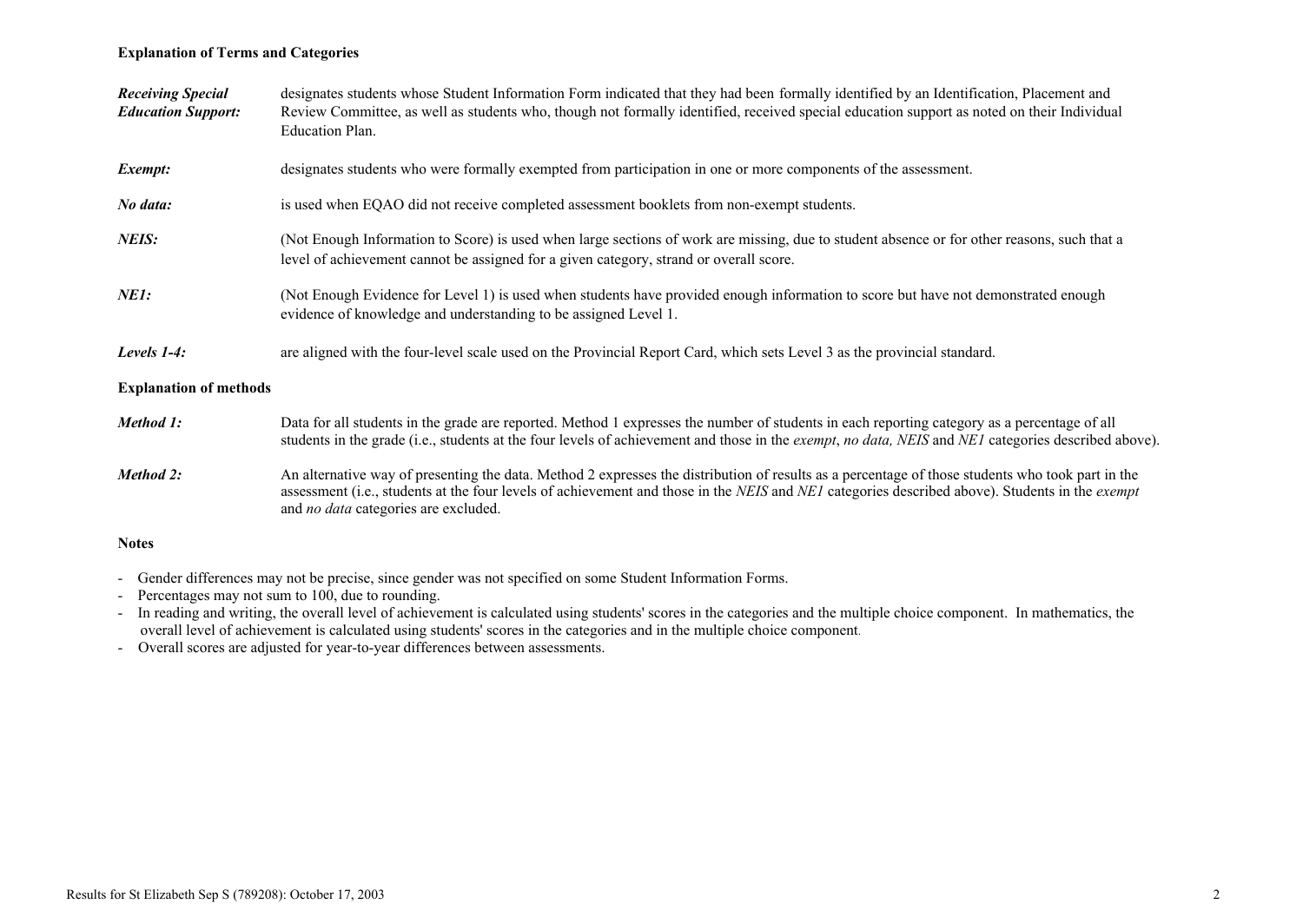### Grade 3 and Grade 6 Assessments of Reading, Writing and Mathematics, 2002-2003 School Results

#### Board: Toronto Catholic District School Board (067059)

School: St Elizabeth Sep S (789208)

Overall Level of Achievement in Reading Grade 3

| <b>Overall Level of Achievement in Writing</b> |  |
|------------------------------------------------|--|
| Grade 3                                        |  |

|                   |                | Percentage <sup>1</sup> |             |
|-------------------|----------------|-------------------------|-------------|
|                   | Number         | Method                  | Method<br>2 |
| Exempt            |                | 5%                      | N/A         |
| No Data           | 0              | 0%                      | N/A         |
| NEIS <sup>2</sup> | $\mathfrak{D}$ | 11%                     | 11%         |
| NE1 <sup>3</sup>  | 0              | 0%                      | $0\%$       |
| Level 1           | $\mathfrak{D}$ | 11%                     | 11%         |
| Level 2           | 6              | 32%                     | 33%         |
| Level 3           | 8              | 42%                     | 44%         |
| Level 4           | 0              | 0%                      | 0%          |

|                  |        | Percentage <sup>1</sup> |             |
|------------------|--------|-------------------------|-------------|
|                  | Number | Method                  | Method<br>2 |
| Exempt           |        | $\frac{5\%}{ }$         | N/A         |
| No Data          | 0      | 0%                      | N/A         |
| NEIS $^2$        |        | 5%                      | 6%          |
| NE1 <sup>3</sup> | 0      | 0%                      | 0%          |
| Level 1          | 0      | 0%                      | 0%          |
| Level 2          |        | 37%                     | 39%         |
| Level 3          | 9      | 47%                     | 50%         |
| Level 4          |        | 5%                      | 6%          |

#### Overall Level of Achievement in Mathematics Grade 3

|                   |        | Percentage <sup>1</sup> |        |
|-------------------|--------|-------------------------|--------|
|                   | Number | Method                  | Method |
| Exempt            |        | 5%                      | N/A    |
| No Data           | 0      | $0\%$                   | N/A    |
| NEIS <sup>2</sup> | 0      | 0%                      | 0%     |
| NE1 <sup>3</sup>  | 0      | 0%                      | 0%     |
| Level 1           |        | 5%                      | 6%     |
| Level 2           |        | 37%                     | 39%    |
| Level 3           | 10     | 53%                     | 56%    |
| Level 4           | 0      | 0%                      | 0%     |

#### Overall Level of Achievement in Reading Grade 6

|                   |                | Percentage |        |
|-------------------|----------------|------------|--------|
|                   | Number         | Method     | Method |
| Exempt            | $\mathfrak{D}$ | 9%         | N/A    |
| No Data           | 0              | 0%         | N/A    |
| NEIS <sup>2</sup> |                | 0%         | 0%     |
| NE1 <sup>3</sup>  | 0              | 0%         | 0%     |
| Level 1           | 0              | 0%         | 0%     |
| Level 2           |                | 30%        | 33%    |
| Level 3           | 12             | 52%        | 57%    |
| Level 4           | 2              | 9%         | 10%    |

#### Overall Level of Achievement in Writing Grade 6

|                  |                | Percentage <sup>1</sup> |        |
|------------------|----------------|-------------------------|--------|
|                  | Number         | Method                  | Method |
|                  |                |                         |        |
| Exempt           | 2              | 9%                      | N/A    |
| No Data          | 0              | 0%                      | N/A    |
| NEIS $^2$        |                | 4%                      | 5%     |
| NE1 <sup>3</sup> | 0              | 0%                      | 0%     |
| Level 1          | 0              | 0%                      | $0\%$  |
| Level 2          | 8              | 35%                     | 38%    |
| Level 3          | 10             | 43%                     | 48%    |
| Level 4          | $\overline{c}$ | 9%                      | 10%    |

#### Overall Level of Achievement in Mathematics Grade 6

| Number                   | Percentage     |          |
|--------------------------|----------------|----------|
|                          | Method         | Method   |
|                          |                |          |
|                          |                | N/A      |
| 0                        |                | N/A      |
| 0                        | 0%             | 0%       |
| 0                        | 0%             | 0%       |
| $\mathfrak{D}$           | 9%             | 10%      |
| 3                        | 13%            | 14%      |
| 11                       | 48%            | 52%      |
| $\overline{\phantom{0}}$ | 22%            | 24%      |
|                          | $\mathfrak{D}$ | 9%<br>0% |

<sup>1</sup> Percentages may not sum to 100 due to rounding.

<sup>2</sup> Not Enough Information to Score

<sup>3</sup> Not Enough Evidence for Level 1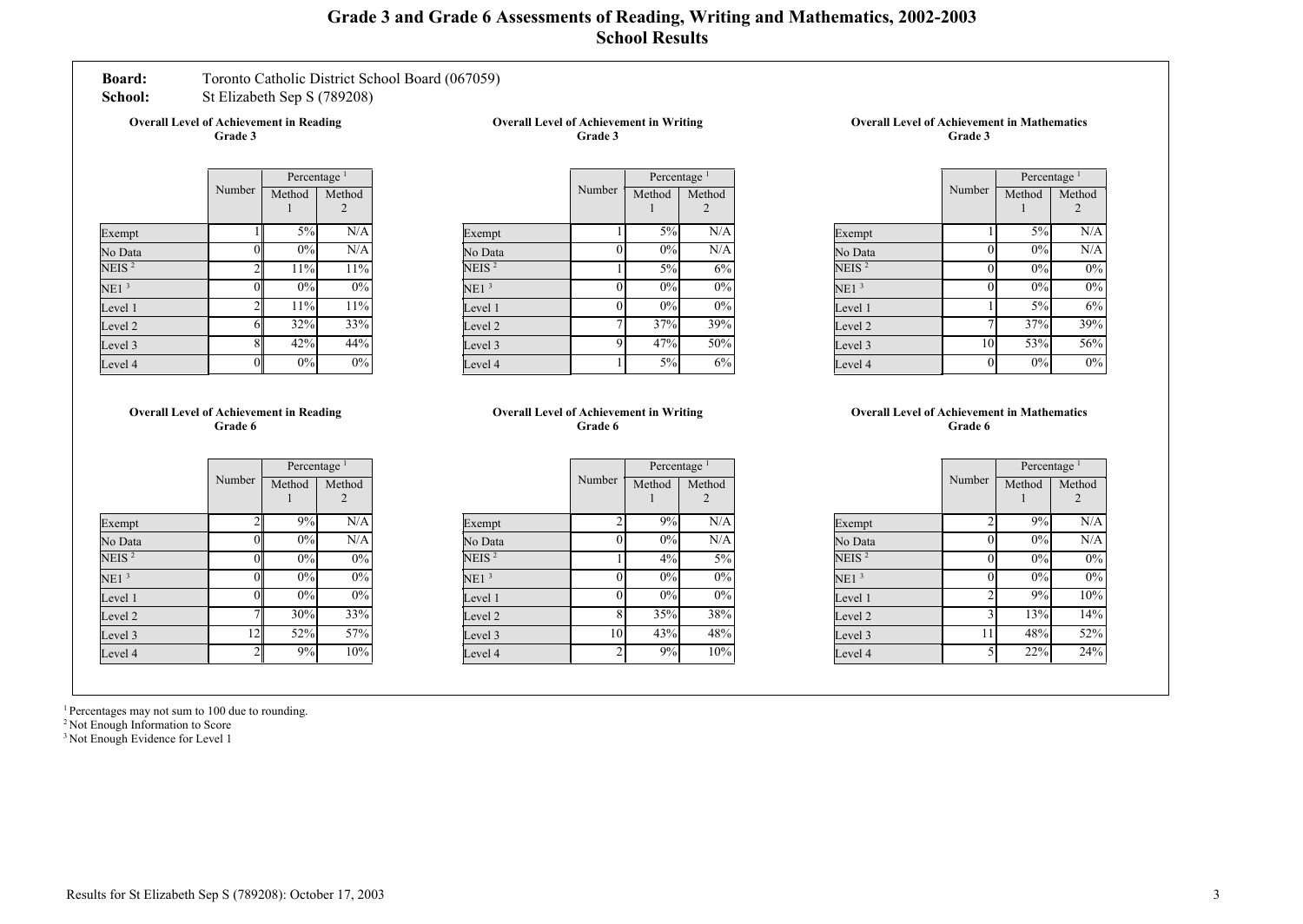### Grade 3 Results: Detailed Overall Achievement

### Reading Overall, Method 1

|                   | School<br>Results<br>$#=19$ | Board<br>Results<br>$#=6914$ | Provincial<br>Results<br>$\#=138$ 198 |
|-------------------|-----------------------------|------------------------------|---------------------------------------|
| Exempt            | 5%                          | 6%                           | 6%                                    |
| No Data           | 0%                          | 1%                           | $1\%$                                 |
| NEIS <sup>1</sup> | 11%                         | 6%                           | 8%                                    |
| NE1 <sup>2</sup>  | 0%                          | $<1\%$                       | $<1\%$                                |
| Level 1           | 11%                         | 10%                          | 8%                                    |
| Level 2           | 32%                         | 27%                          | 28%                                   |
| Level 3           | 42%                         | 44%                          | 45%                                   |
| Level 4           | 0%                          | 5%                           | 5%                                    |

#### Writing Overall, Method 1

|                   | School<br>Results<br>$#=19$ | Board<br>Results<br>$#=6914$ | Provincial<br>Results<br>$\#=138198$ |
|-------------------|-----------------------------|------------------------------|--------------------------------------|
| Exempt            | 5%                          | 6%                           | $5\%$                                |
| No Data           | $0\%$                       | $2\%$                        | $1\%$                                |
| NEIS <sup>1</sup> | 5%                          | 3%                           | 4%                                   |
| NE1 <sup>2</sup>  | $0\%$                       | $<1\frac{9}{6}$              | $\overline{<}1\%$                    |
| Level 1           | $0\%$                       | 2%                           | 2%                                   |
| Level 2           | 37%                         | 30%                          | 33%                                  |
| Level 3           | 47%                         | 49%                          | 48%                                  |
| Level 4           | 5%                          | 9%                           | 8%                                   |

#### Mathematics Overall, Method 1

|                  | School<br>Results<br>$#=19$ | Board<br>Results<br>$\#=7.033$ | Provincial<br>Results<br>$\#=140\,860$ |
|------------------|-----------------------------|--------------------------------|----------------------------------------|
| Exempt           | 5%                          | 5%                             | 4%                                     |
| No Data          | 0%                          | 1%                             | $1\%$                                  |
| $NEIS$ $^1$      | 0%                          | 5%                             | 7%                                     |
| NE1 <sup>2</sup> | 0%                          | <1%                            | $<1\%$                                 |
| Level 1          | $5\%$                       | 6%                             | 4%                                     |
| Level 2          | 37%                         | 28%                            | 27%                                    |
| Level 3          | 53%                         | 46%                            | 47%                                    |
| Level 4          | 0%                          | 8%                             | 10%                                    |

#### Reading Overall, Method 2

|                   | School<br>Results<br>$#=18$ | Board<br>Results<br>$\#=6396$ | Provincial<br>Results<br>$\#=129008$ |
|-------------------|-----------------------------|-------------------------------|--------------------------------------|
| NEIS <sup>1</sup> | 11%                         | 7%                            | 8%                                   |
| NE1 <sup>2</sup>  | 0%                          | $\overline{<}1\%$             | $\sqrt{1\%}$                         |
| Level 1           | 11%                         | 11%                           | 9%                                   |
| Level 2           | 33%                         | $29\%$                        | 30%                                  |
| Level 3           | 44%                         | 48%                           | 48%                                  |
| Level 4           | 0%                          | 5%                            | 5%                                   |

<sup>1</sup> Not Enough Information to Score <sup>2</sup> Not Enough Evidence for Level 1

#### Writing Overall, Method 2

|                   | School<br>Results<br>$#=18$ | Board<br>Results<br>$#=6412$ | Provincial<br>Results<br>$\#=129\,661$ |
|-------------------|-----------------------------|------------------------------|----------------------------------------|
| NEIS <sup>1</sup> | 6%                          | 3%                           | $4\%$                                  |
| NE1 <sup>2</sup>  | 0%                          | $\overline{<}1\%$            | $<1\%$                                 |
| Level 1           | 0%                          | 2%                           | $2\%$                                  |
| Level 2           | 39%                         | 32%                          | 36%                                    |
| Level 3           | 50%                         | 53%                          | 51%                                    |
| Level 4           | 6%                          | 10%                          | 8%                                     |

|                  | School<br>Results<br>$#=18$ | Board<br>Results<br>$#=6552$ | Provincial<br>Results<br>$#=133214$ |
|------------------|-----------------------------|------------------------------|-------------------------------------|
| $NEIS$ $^1$      | $0\%$                       | 6%                           | 7%                                  |
| NE1 <sup>2</sup> | 0%                          | $\leq$ 1%                    | $\overline{<}1\%$                   |
| Level 1          | 6%                          | 6%                           | $5\%$                               |
| Level 2          | 39%                         | 30%                          | 28%                                 |
| Level 3          | 56%                         | 49%                          | 50%                                 |
| Level 4          | 0%                          | 8%                           | 10%                                 |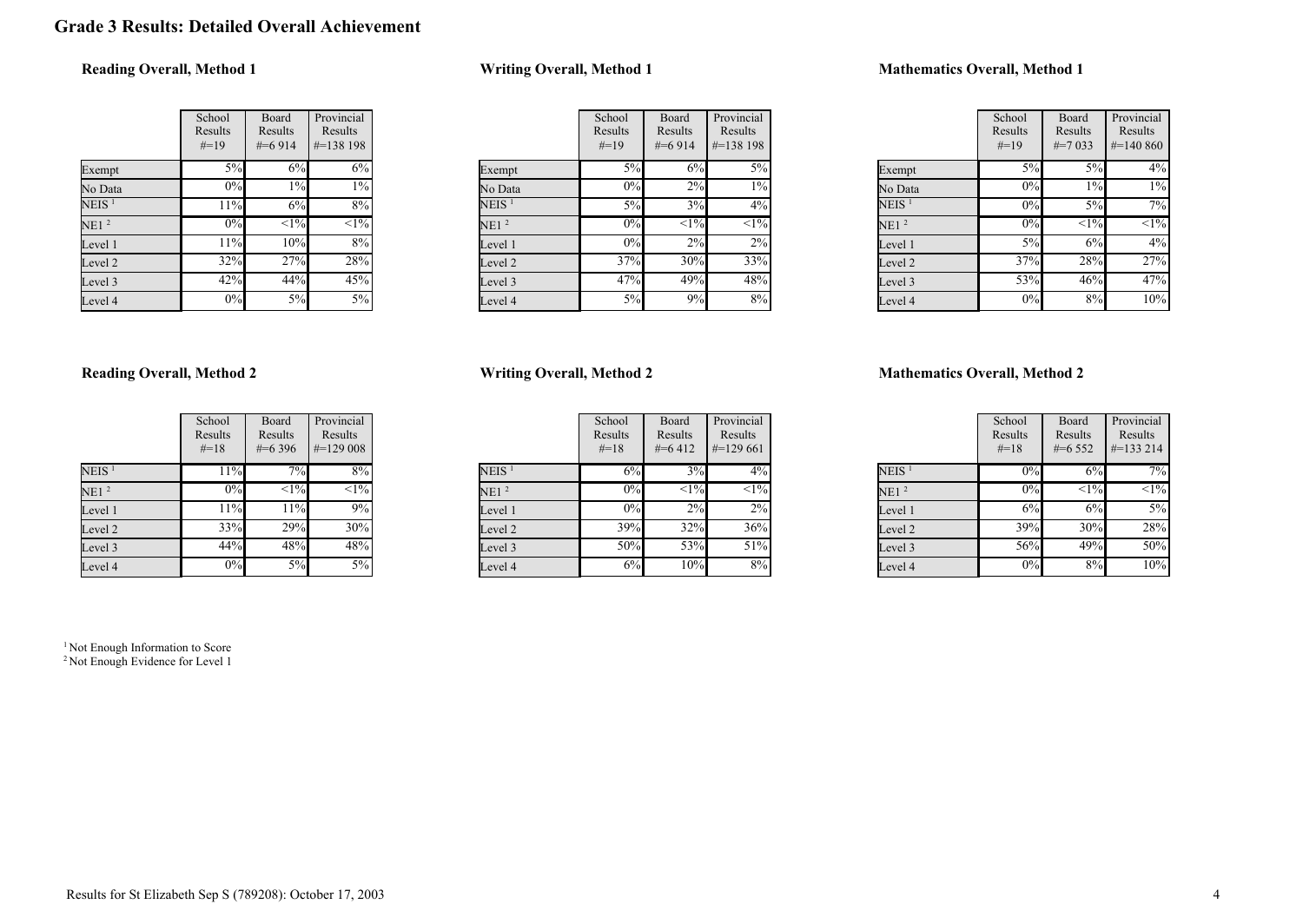### Grade 6 Results: Detailed Overall Achievement

### Reading Overall, Method 1

|                  | School<br>Results<br>$\# = 23$ | Board<br>Results<br>$#=6899$ | Provincial<br>Results<br>$\#$ =144 676 |
|------------------|--------------------------------|------------------------------|----------------------------------------|
| Exempt           | 9%                             | 5%                           | 4%                                     |
| No Data          | 0%                             | $1\%$                        | $1\%$                                  |
| $\rm NEIS$ $^1$  | 0%                             | 5%                           | 5%                                     |
| NE1 <sup>2</sup> | 0%                             | $\overline{<}1\%$            | $\overline{<}1\%$                      |
| Level 1          | 0%                             | 7%                           | 7%                                     |
| Level 2          | 30%                            | 25%                          | 27%                                    |
| Level 3          | 52%                            | 47%                          | 47%                                    |
| Level 4          | 9%                             | 10%                          | 9%                                     |

#### Writing Overall, Method 1

|                   | School<br>Results<br>$\# = 23$ | Board<br>Results<br>$#=6899$ | Provincial<br>Results<br>$\#=144\,676$ |
|-------------------|--------------------------------|------------------------------|----------------------------------------|
| Exempt            | 9%                             | 5%                           | $4\%$                                  |
| No Data           | 0%                             | $1\%$                        | $1\%$                                  |
| NEIS <sup>1</sup> | 4%                             | 3%                           | 3%                                     |
| NE1 <sup>2</sup>  | 0%                             | 0%                           | $\overline{<}1\%$                      |
| Level 1           | 0%                             | 4%                           | 5%                                     |
| Level 2           | 35%                            | 30%                          | $33\sqrt{6}$                           |
| Level 3           | 43%                            | 47%                          | 43%                                    |
| Level 4           | 9%                             | 11%                          | 10%                                    |

#### Mathematics Overall, Method 1

|                  | School<br>Results<br>$#=23$ | Board<br>Results<br>$#=6899$ | Provincial<br>Results<br>$\#=144\,676$ |
|------------------|-----------------------------|------------------------------|----------------------------------------|
| Exempt           | 9%                          | 5%                           | 4%                                     |
| No Data          | $0\%$                       | $1\%$                        | $1\%$                                  |
| $\rm NEIS$ $^1$  | 0%                          | 6%                           | 6%                                     |
| NE1 <sup>2</sup> | $0\%$                       | <1%                          | $<1\%$                                 |
| Level 1          | 9%                          | 10%                          | 8%                                     |
| Level 2          | 13%                         | 27%                          | 28%                                    |
| Level 3          | 48%                         | 38%                          | 41%                                    |
| Level 4          | 22%                         | 13%                          | 12%                                    |

#### Reading Overall, Method 2

|                   | School<br>Results<br>$#=21$ | Board<br>Results<br>$\#=6501$ | Provincial<br>Results<br>$\# = 137483$ |
|-------------------|-----------------------------|-------------------------------|----------------------------------------|
| NEIS <sup>1</sup> | $0\%$                       | 5%                            | 6%                                     |
| NE1 <sup>2</sup>  | 0%                          | $\overline{<}1\%$             | $\overline{<}1\%$                      |
| Level 1           | 0%                          | 7%                            | 7%                                     |
| Level 2           | 33%                         | 27%                           | 29%                                    |
| Level 3           | 57%                         | 50%                           | 49%                                    |
| Level 4           | 10%                         | 11%                           | 9%                                     |

<sup>1</sup> Not Enough Information to Score <sup>2</sup> Not Enough Evidence for Level 1

#### Writing Overall, Method 2

|                   | School<br>Results<br>$#=21$ | Board<br>Results<br>$#=6512$ | Provincial<br>Results<br>$\#=137451$ |
|-------------------|-----------------------------|------------------------------|--------------------------------------|
| NEIS <sup>1</sup> | 5%                          | 3%                           | 3%                                   |
| NE1 <sup>2</sup>  | 0%                          | 0%                           | $\leq$ 1%                            |
| Level 1           | 0%                          | 4%                           | $5\%$                                |
| Level 2           | 38%                         | 31%                          | 35%                                  |
| Level 3           | 48%                         | 50%                          | 46%                                  |
| Level 4           | 10%                         | 11%                          | 11%                                  |

|                   | School<br>Results<br>$#=21$ | Board<br>Results<br>$#=6518$ | Provincial<br>Results<br>$\# = 137759$ |
|-------------------|-----------------------------|------------------------------|----------------------------------------|
| NEIS <sup>1</sup> | $0\%$                       | 7%                           | 7%                                     |
| NE1 <sup>2</sup>  | $0\%$                       | $\overline{<}1\%$            | $\sqrt{1\%}$                           |
| Level 1           | 10%                         | 11%                          | 8%                                     |
| Level 2           | 14%                         | 28%                          | 29%                                    |
| Level 3           | 52%                         | 40%                          | 43%                                    |
| Level 4           | 24%                         | 14%                          | 13%                                    |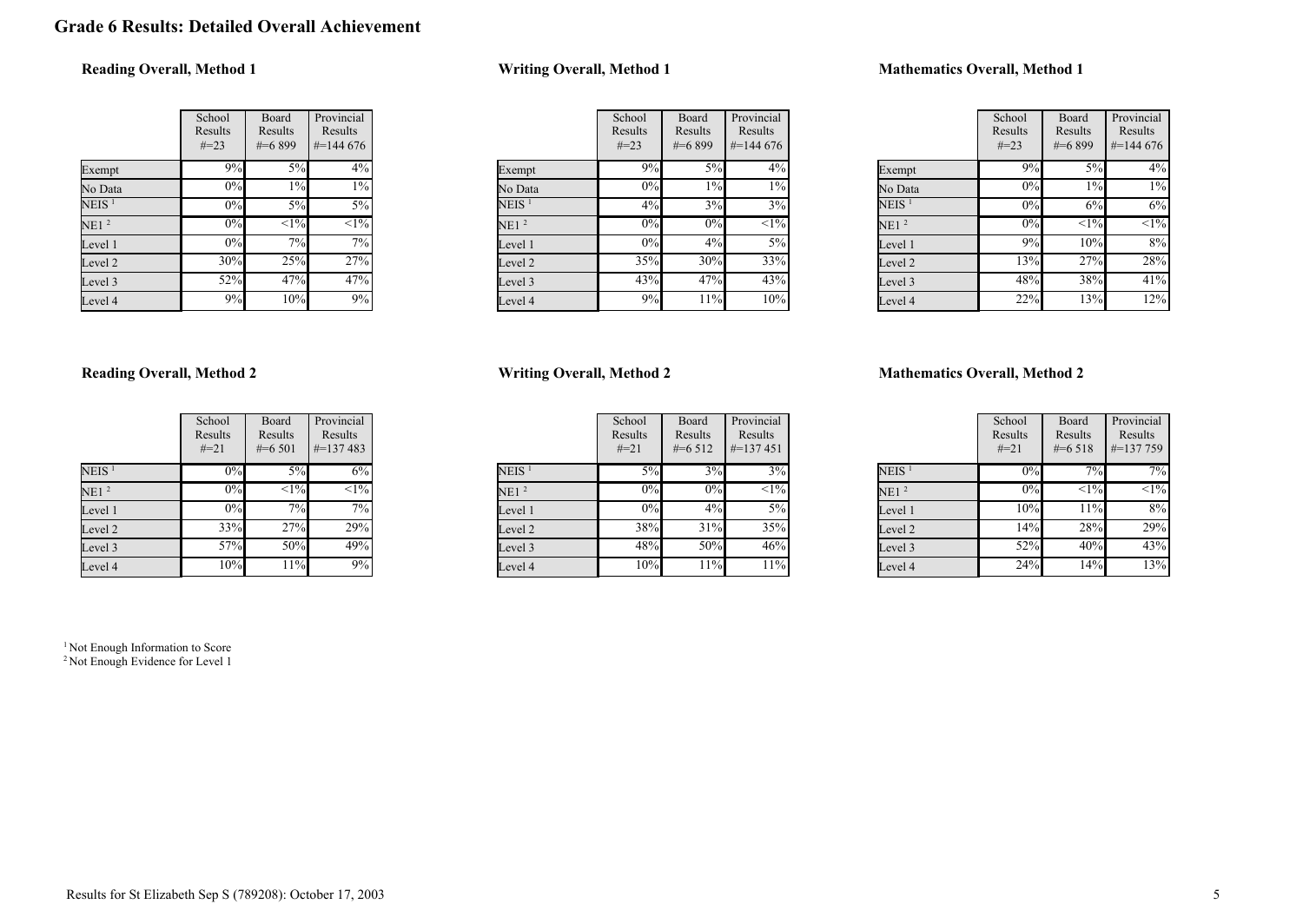### Grade 3 Achievement Results by Contextual Factors

#### Reading Overall, Method 1

|                                  | <b>School Results</b> |                        | <b>Board Results</b> |                           | <b>Provincial Results</b> |                              |
|----------------------------------|-----------------------|------------------------|----------------------|---------------------------|---------------------------|------------------------------|
|                                  | Girls<br>$#=n/a$      | <b>Boys</b><br>$#=n/a$ | Girls<br>$\#=3,402$  | <b>Boys</b><br>$\#=3,491$ | Girls<br>$\#$ =66 564     | <b>Boys</b><br>$\# = 70.888$ |
| Exempt                           |                       |                        | 5%                   | 7%                        | $4\%$                     | 7%                           |
| No Data                          |                       |                        | $1\%$                | $1\%$                     | $1\%$                     | $1\%$                        |
| NEIS <sup>1</sup>                |                       |                        | $5\%$                | 7%                        | 6%                        | 9%                           |
| NE1 <sup>2</sup>                 |                       |                        |                      | 0%                        | <1%                       | $<1\%$                       |
| Level 1                          |                       |                        | 9%                   | 12%                       | 7%                        | 9%                           |
| Level 2                          |                       |                        | 24%                  | 30%                       | 26%                       | 30%                          |
| Level 3                          |                       |                        | 50%                  | 39%                       | 49%                       | 41%                          |
| Level 4                          |                       |                        | 7%                   | 3%                        | 6%                        | 3%                           |
| <b>Writing Overall, Method 1</b> |                       |                        |                      |                           |                           |                              |

| <b>Provincial Results</b> |                              |                   |                  | <b>School Results</b>  | <b>Board Results</b> |                           | <b>Provincial Results</b> |                            |
|---------------------------|------------------------------|-------------------|------------------|------------------------|----------------------|---------------------------|---------------------------|----------------------------|
| irls<br>6 5 6 4           | <b>Boys</b><br>$\# = 70.888$ |                   | Girls<br>$#=n/a$ | <b>Boys</b><br>$#=n/a$ | Girls<br>$\#=3205$   | <b>Boys</b><br>$\#=3$ 180 | Girls<br>$\#=63\,266$     | <b>Boys</b><br>$\#=65$ 197 |
|                           |                              |                   |                  |                        |                      |                           |                           |                            |
| $4\%$                     | $7\%$                        | NEIS <sup>1</sup> |                  |                        | $5\%$                | $8\%$                     | $7\%$                     | 10%                        |
| $1\%$                     | $1\%$                        | NE1 <sup>2</sup>  |                  |                        |                      | 0%                        | <1%                       | <1%                        |
| 6%                        | 9%                           | Level 1           |                  |                        | 10%                  | 13%                       | 8%                        | 10%                        |
| $<1\%$                    | $<1\%$                       | Level 2           |                  |                        | 25%                  | 33%                       | 27%                       | 32%                        |
| 7%                        | 9%                           | Level 3           |                  |                        | 53%                  | 43%                       | 52%                       | 45%                        |
| 26%                       | 30%                          | Level 4           |                  |                        | 7%                   | 3%                        | $7\%$                     | 3%                         |

|                   | <b>School Results</b> |                           | <b>Board Results</b> |                           | <b>Provincial Results</b> |                             |
|-------------------|-----------------------|---------------------------|----------------------|---------------------------|---------------------------|-----------------------------|
|                   | Girls<br>$\# = n/a$   | <b>Boys</b><br>$\# = n/a$ | Girls<br>$\#=3,402$  | <b>Boys</b><br>$\#=3,491$ | Girls<br>$\#$ =66 564     | <b>Boys</b><br>$\# = 70888$ |
| Exempt            |                       |                           | 4%                   | 7%                        | 4%                        | $7\%$                       |
| No Data           |                       |                           | $1\%$                | $1\%$                     | $1\%$                     | $1\%$                       |
| NEIS <sup>1</sup> |                       |                           | 2%                   | 4%                        | 3%                        | 4%                          |
| NE1 <sup>2</sup>  |                       |                           |                      |                           | <1%                       | $<1\%$                      |
| Level 1           |                       |                           | $1\%$                | 2%                        | $1\%$                     | $2\%$                       |
| Level 2           |                       |                           | 24%                  | 36%                       | 27%                       | 39%                         |
| Level 3           |                       |                           | 54%                  | 44%                       | 53%                       | 42%                         |
| Level 4           |                       |                           | 13%                  | 6%                        | 11%                       | $5\%$                       |

### Writing Overall, Method 2

Reading Overall, Method 2

Results by Gender\*

| <b>Provincial Results</b> |                              |                   |                  | <b>School Results</b>     | <b>Board Results</b> |                           | <b>Provincial Results</b> |                           |
|---------------------------|------------------------------|-------------------|------------------|---------------------------|----------------------|---------------------------|---------------------------|---------------------------|
| iirls<br>6 5 6 4          | <b>Boys</b><br>$\# = 70.888$ |                   | Girls<br>$#=n/a$ | <b>Boys</b><br>$\# = n/a$ | Girls<br>$\#=3208$   | <b>Boys</b><br>$\#=3$ 193 | Girls<br>$\#=63\,556$     | <b>Boys</b><br>$\#=65553$ |
| $4\%$                     | $7\overline{\%}$             | NEIS <sup>1</sup> |                  |                           | 3%                   | 4%                        | 3%                        | $4\%$                     |
| $1\%$                     | $1\%$                        | NE1 <sup>2</sup>  |                  |                           |                      |                           | <1%                       | $<1\%$                    |
| 3%                        | 4%                           | Level 1           |                  |                           | $1\%$                | 2%                        | $1\%$                     | 2%                        |
| <1%                       | $<1\%$                       | Level 2           |                  |                           | 25%                  | 40%                       | 29%                       | 42%                       |
| $1\%$                     | 2%                           | Level 3           |                  |                           | 58%                  | 48%                       | 56%                       | 46%                       |
| 27%                       | 39%                          | Level 4           |                  |                           | 13%                  | 6%                        | 11%                       | 5%                        |

#### Mathematics Overall, Method 1

|                   | <b>School Results</b> |                        | <b>Board Results</b> |                           | <b>Provincial Results</b> |                           |
|-------------------|-----------------------|------------------------|----------------------|---------------------------|---------------------------|---------------------------|
|                   | Girls<br>$\# = n/a$   | <b>Boys</b><br>$#=n/a$ | Girls<br>$\#=3469$   | <b>Boys</b><br>$\#=3$ 543 | Girls<br>$\# = 68142$     | <b>Boys</b><br>$\#=71956$ |
| Exempt            |                       |                        | 4%                   | 7%                        | 3%                        | $5\%$                     |
| No Data           |                       |                        | $1\%$                | 1%                        | $1\%$                     | $1\%$                     |
| $\mathrm{NEIS}^1$ |                       |                        | $5\%$                | 5%                        | 6%                        | 7%                        |
| NE1 <sup>2</sup>  |                       |                        | 0%                   |                           | $<1\%$                    | $<1\%$                    |
| Level 1           |                       |                        | 6%                   | 6%                        | 4%                        | $4\%$                     |
| Level 2           |                       |                        | 27%                  | 29%                       | 27%                       | 27%                       |
| Level 3           |                       |                        | 48%                  | 45%                       | 48%                       | 46%                       |
| Level 4           |                       |                        | 8%                   | 7%                        | 10%                       | 9%                        |

#### Mathematics Overall, Method 2

| <b>Provincial Results</b> |                           |                   |                  | <b>School Results</b>     |                    | <b>Board Results</b>      | <b>Provincial Results</b> |                             |
|---------------------------|---------------------------|-------------------|------------------|---------------------------|--------------------|---------------------------|---------------------------|-----------------------------|
| iirls<br>8 1 4 2          | <b>Boys</b><br>$\#=71956$ |                   | Girls<br>$#=n/a$ | <b>Boys</b><br>$\# = n/a$ | Girls<br>$\#=3280$ | <b>Boys</b><br>$\#=3,260$ | Girls<br>$\#=65271$       | <b>Boys</b><br>$\# = 67367$ |
| 3%                        | 5%                        | NEIS <sup>1</sup> |                  |                           | 6%                 | 6%                        | $7\%$                     | $7\overline{\%}$            |
| $1\%$                     | $1\%$                     | NE1 <sup>2</sup>  |                  |                           | 0%                 |                           | <1%                       | $<1\%$                      |
| 6%                        | 7%1                       | Level 1           |                  |                           | 6%                 | 7%                        | 4%                        | $5\%$                       |
| <1%                       | $<$ 1% $ $                | Level 2           |                  |                           | 29%                | 31%                       | 28%                       | 29%                         |
| 4%                        | $4\%$                     | Level 3           |                  |                           | 50%                | 49%                       | 50%                       | 50%                         |
| 27%                       | 27%                       | Level 4           |                  |                           | 9%                 | 8%                        | 11%                       | 10%                         |

<sup>1</sup> Not Enough Information to Score

\* Results by gender include only students for whom gender data were available.

<sup>2</sup> Not Enough Evidence for Level 1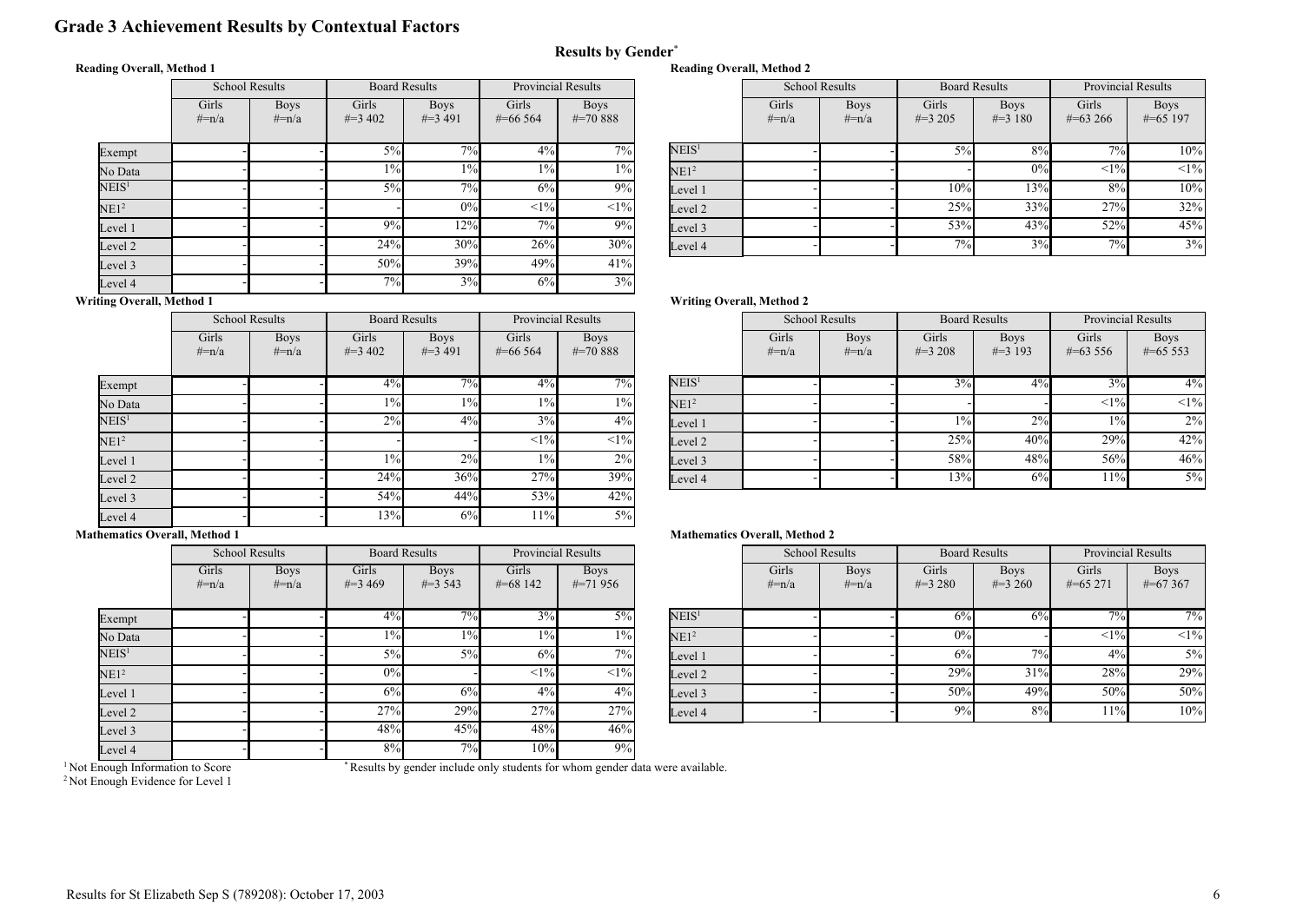### Grade 3 Achievement Results by Contextual Factors, cont'd

#### Results by English as a Second Language/English Literacy Development Reading Overall, Method 2

#### Reading Overall, Method 1

|                   | <b>School Results</b>              |                                 | <b>Board Results</b>               |                                    | <b>Provincial Results</b>           |                                      |
|-------------------|------------------------------------|---------------------------------|------------------------------------|------------------------------------|-------------------------------------|--------------------------------------|
|                   | In<br><b>ESL/ELD</b><br>$\# = n/a$ | All Other<br>Students<br>$#=16$ | In<br><b>ESL/ELD</b><br>$\# = 213$ | All Other<br>Students<br>$\#=6701$ | In<br><b>ESL/ELD</b><br>$\# = 7479$ | All Other<br>Students<br>$\#=130719$ |
| Exempt            |                                    |                                 | 42%                                | 5%                                 | 21%                                 | $5\%$                                |
| No Data           |                                    | 0%                              | 4%                                 | $1\%$                              | $1\%$                               | $1\%$                                |
| $\mathrm{NEIS}^1$ |                                    |                                 | $4\%$                              | 6%                                 | 7%                                  | 8%                                   |
| NE1 <sup>2</sup>  |                                    | 0%                              | 0%                                 |                                    |                                     | $<1\%$                               |
| Level 1           |                                    |                                 | 14%                                | 10%                                | 14%                                 | 8%                                   |
| Level 2           |                                    | 31%                             | 21%                                | 27%                                | 31%                                 | 28%                                  |
| Level 3           |                                    | 44%                             | 15%                                | 45%                                | 24%                                 | 46%                                  |
| Level 4           |                                    | $0\%$                           |                                    | $5\%$                              | $1\%$                               | 5%                                   |

| <b>Provincial Results</b> |                                  |                   | <b>School Results</b>     |                           | <b>Board Results</b>      |                      | <b>Provincial Results</b>     |                                  |
|---------------------------|----------------------------------|-------------------|---------------------------|---------------------------|---------------------------|----------------------|-------------------------------|----------------------------------|
| In                        | All Other                        |                   | <sub>1</sub> n            | All Other                 | <sub>In</sub>             | All Other            | <sub>1</sub> n                | All Other                        |
| /ELD<br>7479              | <b>Students</b><br>$\#$ =130 719 |                   | <b>ESL/ELD</b><br>$#=n/a$ | <b>Students</b><br>$#=15$ | <b>ESL/ELD</b><br>$#=114$ | Students<br>$#=6282$ | <b>ESL/ELD</b><br>$\# = 5795$ | <b>Students</b><br>$\#$ =123 213 |
| 21%                       | $5\%$                            | NEIS <sup>1</sup> |                           |                           | $7\%$                     | $7\%$                | 9%                            | 8%                               |
| $1\%$                     | $1\%$                            | NE1 <sup>2</sup>  |                           | 0%                        | 0%                        |                      |                               | <1%                              |
| 7%                        | $8\%$                            | Level 1           |                           |                           | 26%                       | 11%                  | 18%                           | 8%                               |
|                           | <1%                              | Level 2           |                           | 33%                       | 39%                       | 29%                  | 40%                           | 29%                              |
| 14%                       | 8%                               | Level 3           |                           | 47%                       | 27%                       | 48%                  | 31%                           | 49%                              |
| 31%                       | 28%                              | Level 4           |                           | 0%                        |                           | 5%                   | $1\%$                         | $5\%$                            |

#### Writing Overall, Method 1

|                   | <b>School Results</b>            |                                        | <b>Board Results</b>                          |                                    | <b>Provincial Results</b>           |                                               |  |
|-------------------|----------------------------------|----------------------------------------|-----------------------------------------------|------------------------------------|-------------------------------------|-----------------------------------------------|--|
|                   | In.<br><b>ESL/ELD</b><br>$#=n/a$ | All Other<br><b>Students</b><br>$#=16$ | <sub>In</sub><br><b>ESL/ELD</b><br>$\# = 213$ | All Other<br>Students<br>$\#=6701$ | In<br><b>ESL/ELD</b><br>$\# = 7479$ | All Other<br><b>Students</b><br>$\#$ =130 719 |  |
| Exempt            |                                  |                                        | 40%                                           | $5\%$                              | 20%                                 | 4%                                            |  |
| No Data           |                                  | 0%                                     | $4\%$                                         | $1\%$                              | $1\%$                               | $1\%$                                         |  |
| NEIS <sup>1</sup> |                                  |                                        | 3%                                            | 3%                                 | $4\%$                               | $4\%$                                         |  |
| NE1 <sup>2</sup>  |                                  | 0%                                     | 0%                                            | <1%                                | <1%                                 | $<1\%$                                        |  |
| Level 1           |                                  | 0%                                     | 3%                                            | $1\%$                              | 2%                                  | 2%                                            |  |
| Level 2           |                                  | 25%                                    | 29%                                           | 30%                                | 39%                                 | 33%                                           |  |
| Level 3           |                                  | 56%                                    | 18%                                           | 50%                                | 31%                                 | 49%                                           |  |
| Level 4           |                                  |                                        | 2%                                            | 9%                                 | 3%                                  | 8%                                            |  |

# Writing Overall, Method 2

| Provincial Results  |                                               |                   |                                  | <b>School Results</b>                  | <b>Board Results</b>             |                                             | <b>Provincial Results</b>                    |                                               |
|---------------------|-----------------------------------------------|-------------------|----------------------------------|----------------------------------------|----------------------------------|---------------------------------------------|----------------------------------------------|-----------------------------------------------|
| In.<br>/ELD<br>7479 | All Other<br><b>Students</b><br>$\#=130\,719$ |                   | -In<br><b>ESL/ELD</b><br>$#=n/a$ | All Other<br><b>Students</b><br>$#=15$ | In.<br><b>ESL/ELD</b><br>$#=119$ | All Other<br><b>Students</b><br>$\#$ =6.293 | <sub>In</sub><br><b>ESL/ELD</b><br>$\#=5909$ | All Other<br><b>Students</b><br>$\#$ =123 752 |
| 20%                 | $4\%$                                         | NEIS <sup>1</sup> |                                  |                                        | 6%                               | 3%                                          | 4%                                           | $4\%$                                         |
| $1\%$               | $1\%$                                         | NE1 <sup>2</sup>  |                                  | 0%                                     | 0%                               | <1%                                         | <1%                                          | <1%                                           |
| $4\%$               | $4\%$                                         | Level 1           |                                  | 0%                                     | 6%                               | 2%                                          | 2%                                           | 2%                                            |
| <1%                 | <1%                                           | Level 2           |                                  | 27%                                    | 51%                              | 32%                                         | 49%                                          | 35%                                           |
| 2%                  | 2%                                            | Level 3           |                                  | 60%                                    | 33%                              | 53%                                         | 40%                                          | 51%                                           |
| 39%                 | 33%                                           | Level 4           |                                  |                                        | 4%                               | 10%                                         | 4%                                           | 8%                                            |

#### Mathematics Overall, Method 1

|                   | <b>School Results</b>                          |                                 | <b>Board Results</b>               |                                     | <b>Provincial Results</b>         |                                        |  |
|-------------------|------------------------------------------------|---------------------------------|------------------------------------|-------------------------------------|-----------------------------------|----------------------------------------|--|
|                   | <sub>1</sub> n<br><b>ESL/ELD</b><br>$\# = n/a$ | All Other<br>Students<br>$#=16$ | In<br><b>ESL/ELD</b><br>$\# = 215$ | All Other<br>Students<br>$\#$ =6818 | In<br><b>ESL/ELD</b><br>$\#=7491$ | All Other<br>Students<br>$\#$ =133 369 |  |
| Exempt            |                                                |                                 | 38%                                | 4%                                  | 17%                               | $4\%$                                  |  |
| No Data           |                                                | $0\%$                           | 3%                                 | $1\%$                               | $1\%$                             | $1\%$                                  |  |
| $\mathrm{NEIS}^1$ |                                                | 0%                              | 5%                                 | $5\%$                               | 5%                                | $7\%$                                  |  |
| NE1 <sup>2</sup>  |                                                | 0%                              | 0%                                 |                                     |                                   | <1%                                    |  |
| Level 1           |                                                |                                 | 8%                                 | 6%                                  | 7%                                | $4\%$                                  |  |
| Level 2           |                                                | 38%                             | 19%                                | 28%                                 | 29%                               | 27%                                    |  |
| Level 3           |                                                | 50%                             | 23%                                | 47%                                 | 34%                               | 48%                                    |  |
| Level 4           |                                                | 0%                              | 4%                                 | 8%                                  | 6%                                | 10%                                    |  |

<sup>1</sup> Not Enough Information to Score

<sup>2</sup> Not Enough Evidence for Level 1

| <b>Provincial Results</b> |                                               |                   | <b>School Results</b>                       |                                 | <b>Board Results</b>               |                                     | <b>Provincial Results</b>                      |                                        |
|---------------------------|-----------------------------------------------|-------------------|---------------------------------------------|---------------------------------|------------------------------------|-------------------------------------|------------------------------------------------|----------------------------------------|
| In<br>/ELD<br>7491        | All Other<br><b>Students</b><br>$\#$ =133 369 |                   | <sub>1</sub> n<br><b>ESL/ELD</b><br>$#=n/a$ | All Other<br>Students<br>$#=15$ | In<br><b>ESL/ELD</b><br>$\# = 126$ | All Other<br>Students<br>$\#$ =6426 | <sub>1</sub> n<br><b>ESL/ELD</b><br>$\#=6$ 119 | All Other<br>Students<br>$\#$ =127 095 |
| 17%                       | 4%                                            | NEIS <sup>1</sup> |                                             | 0%                              | 8%                                 | 6%                                  | $7\overline{\gamma}_{0}$                       | 7%                                     |
| $1\%$                     | $1\%$                                         | NE1 <sup>2</sup>  |                                             | 0%                              | 0%                                 |                                     |                                                | $<1\%$                                 |
| 5%                        | $7\%$                                         | Level 1           |                                             |                                 | 13%                                | 6%                                  | 8%                                             | 4%                                     |
|                           | $<1\%$                                        | Level 2           |                                             | 40%                             | 32%                                | 30%                                 | 36%                                            | 28%                                    |
| 7%                        | $4\%$                                         | Level 3           |                                             | 53%                             | 40%                                | 50%                                 | 42%                                            | 50%                                    |
| 29%                       | 27%                                           | Level 4           |                                             | 0%                              | $7\%$                              | 8%                                  | 7%                                             | 10%                                    |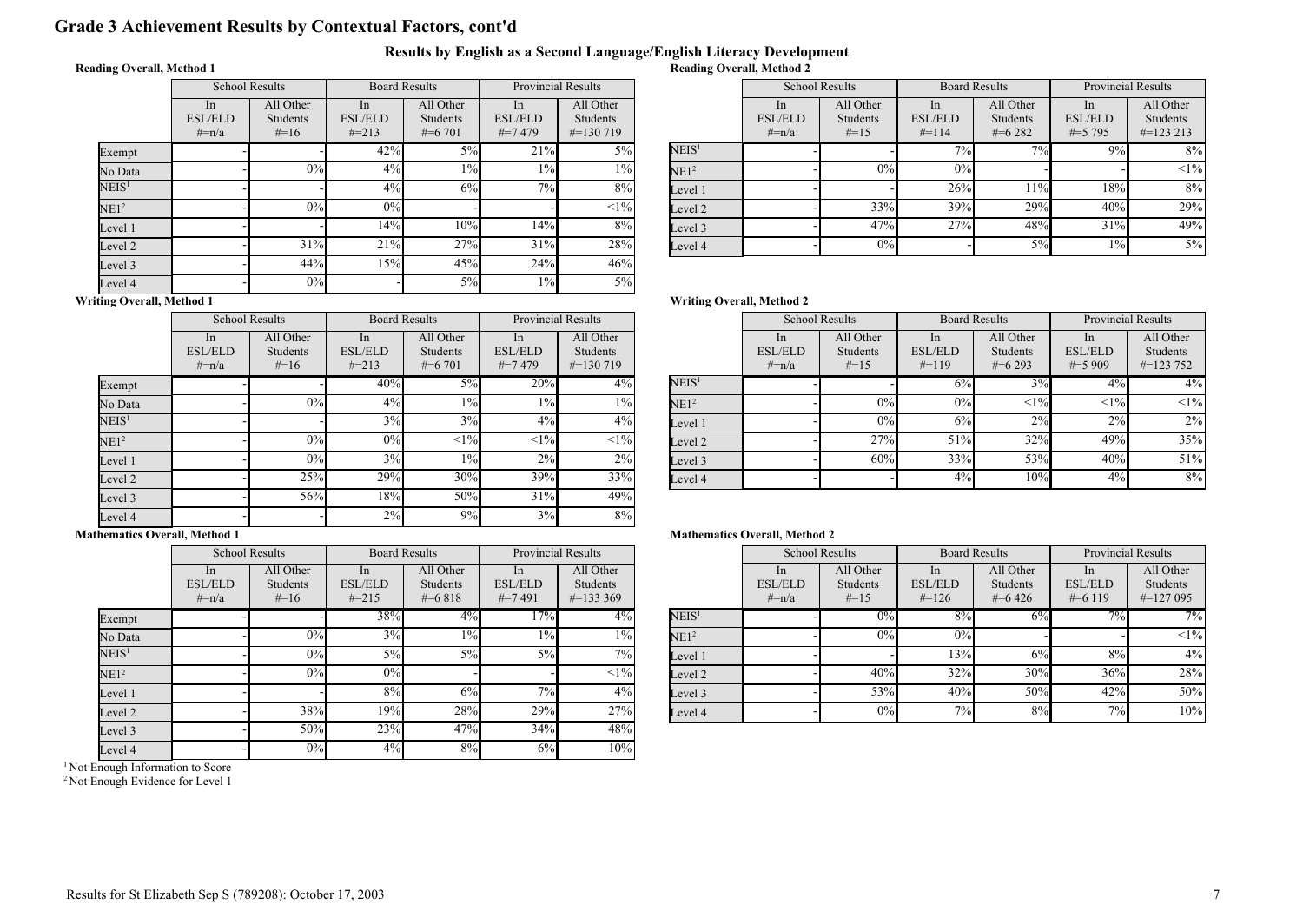### Grade 3 Achievement Results by Contextual Factors, cont'd

#### Results for Students with Special Needs (excluding Gifted and Enriched) Reading Overall, Method 2

#### Reading Overall, Method 1

|                   | <b>School Results</b>          |                                 | <b>Board Results</b>         |                                           | <b>Provincial Results</b>      |                                               |  |
|-------------------|--------------------------------|---------------------------------|------------------------------|-------------------------------------------|--------------------------------|-----------------------------------------------|--|
|                   | Special<br>Needs<br>$\# = n/a$ | All Other<br>Students<br>$#=17$ | Special<br>Needs<br>$\#=911$ | All Other<br><b>Students</b><br>$\#=6003$ | Special<br>Needs<br>$\#=23926$ | All Other<br><b>Students</b><br>$\#$ =114 272 |  |
| Exempt            |                                | 0%                              | 34%                          | $2\%$                                     | 26%                            | $1\%$                                         |  |
| No Data           |                                | 0%                              | 2%                           | $1\%$                                     | 2%                             | $1\%$                                         |  |
| $\mathrm{NEIS}^1$ |                                |                                 | 9%                           | 6%                                        | 12%                            | $7\%$                                         |  |
| NE1 <sup>2</sup>  |                                | 0%                              |                              | 0%                                        | $<1\%$                         | $<1\%$                                        |  |
| Level 1           |                                |                                 | 18%                          | 9%                                        | 17%                            | 6%                                            |  |
| Level 2           |                                | 35%                             | 22%                          | 28%                                       | 28%                            | 28%                                           |  |
| Level 3           |                                | 47%                             | 14%                          | 49%                                       | 15%                            | 51%                                           |  |
| Level 4           |                                | 0%                              |                              | 5%                                        | $1\%$                          | 6%                                            |  |

| <b>Provincial Results</b> |                                               |                   |                             | <b>School Results</b>                  | <b>Board Results</b>           |                                      | <b>Provincial Results</b>      |                                      |
|---------------------------|-----------------------------------------------|-------------------|-----------------------------|----------------------------------------|--------------------------------|--------------------------------------|--------------------------------|--------------------------------------|
| ecial<br>eeds<br>3926     | All Other<br><b>Students</b><br>$\#$ =114 272 |                   | Special<br>Needs<br>$#=n/a$ | All Other<br><b>Students</b><br>$#=17$ | Special<br>Needs<br>$\# = 575$ | All Other<br>Students<br>$\# = 5821$ | Special<br>Needs<br>$\#=17297$ | All Other<br>Students<br>$\#=111711$ |
| 26%                       | $\sqrt{10/6}$                                 | NEIS <sup>1</sup> |                             |                                        | 14%                            | 6%                                   | 16%                            | 7%                                   |
| 2%                        | $1\%$                                         | NE1 <sup>2</sup>  |                             | 0%                                     |                                | 0%                                   | <1%                            | <1%                                  |
| 12%                       | $7\%$ <sub>1</sub>                            | Level 1           |                             |                                        | 29%                            | 9%                                   | 24%                            | 6%                                   |
| <1%                       | $<1\%$                                        | Level 2           |                             | 35%                                    | 34%                            | 29%                                  | 38%                            | 28%                                  |
| 17%                       | 6%                                            | Level 3           |                             | 47%                                    | 22%                            | 51%                                  | 20%                            | 53%                                  |
| 28%                       | 28%                                           | Level 4           |                             | 0%                                     |                                | 6%                                   | $1\%$                          | 6%                                   |

#### Writing Overall, Method 1

|                   | <b>School Results</b>          |                                 | <b>Board Results</b>        |                                           | <b>Provincial Results</b>      |                                      |
|-------------------|--------------------------------|---------------------------------|-----------------------------|-------------------------------------------|--------------------------------|--------------------------------------|
|                   | Special<br>Needs<br>$\# = n/a$ | All Other<br>Students<br>$#=17$ | Special<br>Needs<br>$#=911$ | All Other<br><b>Students</b><br>$\#=6003$ | Special<br>Needs<br>$\#=23926$ | All Other<br>Students<br>$\#=114272$ |
| Exempt            |                                | 0%                              | 33%                         | 2%                                        | 24%                            | $1\%$                                |
| No Data           |                                | 0%                              | 2%                          | $1\%$                                     | 2%                             | $1\%$                                |
| NEIS <sup>1</sup> |                                | 0%                              | $5\%$                       | 3%                                        | 7%                             | 3%                                   |
| NE1 <sup>2</sup>  |                                | 0%                              |                             |                                           | <1%                            | <1%                                  |
| Level 1           |                                | 0%                              | $5\%$                       | $1\%$                                     | $5\%$                          | $1\%$                                |
| Level 2           |                                | 41%                             | 39%                         | 28%                                       | 47%                            | 30%                                  |
| Level 3           |                                | 53%                             | 14%                         | 54%                                       | 15%                            | 55%                                  |
| Level 4           |                                |                                 | $1\%$                       | 10%                                       | $1\%$                          | 9%                                   |

### School Results

Writing Overall, Method 2

|                   | Special<br>Needs<br>$#=n/a$ | All Other<br>Students<br>$#=17$ | Special<br>Needs<br>$#=594$ | All Other<br>Students<br>$\# = 5818$ | Special<br>Needs<br>$\#=17928$ | All Other<br><b>Students</b><br>$\#$ =111 733 |
|-------------------|-----------------------------|---------------------------------|-----------------------------|--------------------------------------|--------------------------------|-----------------------------------------------|
| NEIS <sup>1</sup> |                             | 0%                              | 8%                          | $3\%$                                | $9\%$                          | 3%                                            |
| NE1 <sup>2</sup>  |                             | 0%                              |                             |                                      | <1%                            | $<1\%$                                        |
| Level 1           |                             | 0%                              | 8%                          | $1\%$                                | 7%                             | $1\%$                                         |
| Level 2           |                             | 41%                             | 60%                         | 29%                                  | 63%                            | 31%                                           |
| Level 3           |                             | 53%                             | 21%                         | 56%                                  | 20%                            | 56%                                           |
| Level 4           |                             |                                 | 2%                          | 11%                                  | $1\%$                          | 9%                                            |

Board Results

Provincial Results

#### Mathematics Overall, Method 1

|                   |                                | <b>School Results</b>                  | <b>Board Results</b>        |                                     | <b>Provincial Results</b>       |                                        |
|-------------------|--------------------------------|----------------------------------------|-----------------------------|-------------------------------------|---------------------------------|----------------------------------------|
|                   | Special<br>Needs<br>$\# = n/a$ | All Other<br><b>Students</b><br>$#=17$ | Special<br>Needs<br>$#=919$ | All Other<br>Students<br>$\#=6$ 114 | Special<br>Needs<br>$\#=24$ 148 | All Other<br>Students<br>$\#$ =116 712 |
| Exempt            |                                | 0%                                     | 31%                         | 2%                                  | 21%                             | $1\%$                                  |
| No Data           |                                | 0%                                     | 2%                          | 1%                                  | $1\%$                           | $1\%$                                  |
| NEIS <sup>1</sup> |                                | 0%                                     | $5\%$                       | $5\%$                               | 8%                              | 6%                                     |
| NE1 <sup>2</sup>  |                                | 0%                                     |                             |                                     | <1%                             | $<1\%$                                 |
| Level 1           |                                |                                        | 12%                         | $5\%$                               | 10%                             | 3%                                     |
| Level 2           |                                | 41%                                    | 26%                         | 28%                                 | 33%                             | 26%                                    |
| Level 3           |                                | 53%                                    | 21%                         | 50%                                 | 25%                             | 52%                                    |
| Level 4           |                                | 0%                                     | 2%                          | 8%                                  | 2%                              | 11%                                    |

<sup>1</sup> Not Enough Information to Score

<sup>2</sup> Not Enough Evidence for Level 1

| Provincial Results      |                                               |                   | <b>School Results</b>       |                                        | <b>Board Results</b>        |                                    | <b>Provincial Results</b>          |                                               |
|-------------------------|-----------------------------------------------|-------------------|-----------------------------|----------------------------------------|-----------------------------|------------------------------------|------------------------------------|-----------------------------------------------|
| ecial<br>eeds<br>:4 148 | All Other<br><b>Students</b><br>$\#$ =116 712 |                   | Special<br>Needs<br>$#=n/a$ | All Other<br><b>Students</b><br>$#=17$ | Special<br>Needs<br>$#=612$ | All Other<br>Students<br>$\#=5940$ | Special<br>Needs<br>$\# = 18\,772$ | All Other<br><b>Students</b><br>$\#$ =114 442 |
| 21%                     | 1%                                            | NEIS <sup>1</sup> |                             | 0%                                     | 8%                          | 5%                                 | 10%                                | 6%                                            |
| $1\%$                   | $1\%$                                         | NE1 <sup>2</sup>  |                             | 0%                                     |                             |                                    | <1%                                | $<1\%$                                        |
| 8%                      | 6%                                            | Level 1           |                             |                                        | 19%                         | 5%                                 | 13%                                | 3%                                            |
| <1%                     | $<1\%$                                        | Level 2           |                             | 41%                                    | 38%                         | 29%                                | 42%                                | 26%                                           |
| 10%                     | 3%                                            | Level 3           |                             | 53%                                    | 31%                         | 51%                                | 32%                                | 53%                                           |
| 33%                     | 26%                                           | Level 4           |                             | 0%                                     | 3%                          | 9%                                 | 3%                                 | 11%                                           |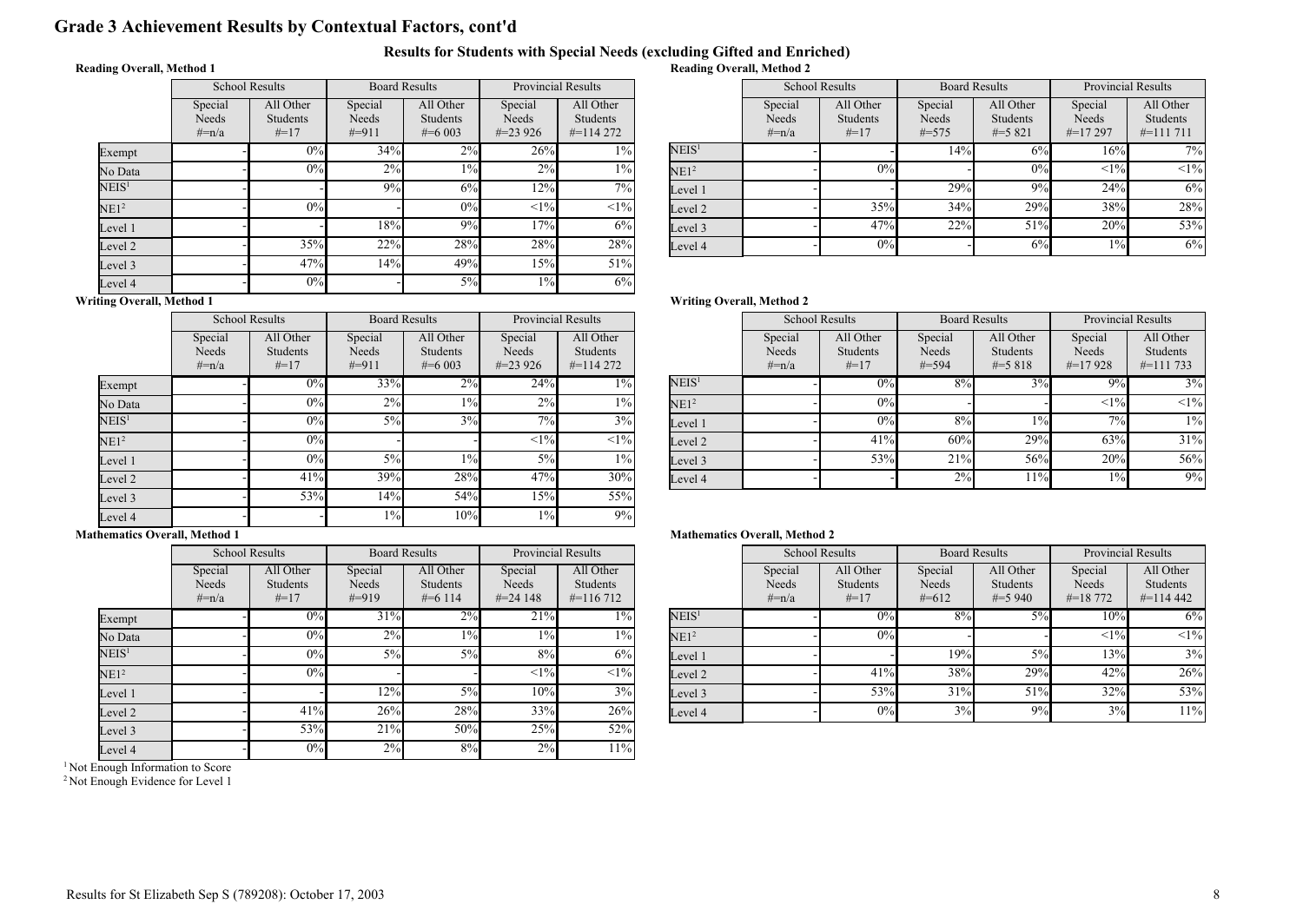## Grade 3 Achievement Results by Contextual Factors, cont'd

#### Reading<sup>3</sup>Overall, Method 1

|  |  | Results for Students in French Immersion |
|--|--|------------------------------------------|
|  |  | Reading <sup>3</sup> Overall, Method 2   |

|                          | <b>School Results</b>        |                                        | <b>Board Results</b>           |                                           | <b>Provincial Results</b>          |                                               |  |
|--------------------------|------------------------------|----------------------------------------|--------------------------------|-------------------------------------------|------------------------------------|-----------------------------------------------|--|
|                          | French<br>Immersion<br>$#=0$ | All Other<br><b>Students</b><br>$#=19$ | French<br>Immersion<br>$# = 0$ | All Other<br><b>Students</b><br>$\#=6914$ | French<br>Immersion<br>$\# = 5924$ | All Other<br><b>Students</b><br>$\#$ =132 274 |  |
| Exempt                   |                              |                                        |                                | 6%                                        | $2\%$                              | 6%                                            |  |
| No Data                  |                              | 0%                                     |                                | $1\%$                                     | $1\%$                              | $1\%$                                         |  |
| NEIS <sup>1</sup>        |                              |                                        |                                | 6%                                        | 8%                                 | 8%                                            |  |
| NE1 <sup>2</sup>         |                              | 0%                                     |                                |                                           |                                    | $<1\%$                                        |  |
| Level 1                  |                              |                                        |                                | 10%                                       | 6%                                 | 8%                                            |  |
| Level 2                  |                              | 32%                                    |                                | 27%                                       | 26%                                | 28%                                           |  |
| Level 3                  |                              | 42%                                    |                                | 44%                                       | 51%                                | 45%                                           |  |
| Level 4<br>$\sim$ $\sim$ |                              | 0%                                     |                                | $5\%$                                     | 5%                                 | $5\%$                                         |  |

|                | Provincial Results    |                   | <b>School Results</b> |                              | <b>Board Results</b> |                              | <b>Provincial Results</b> |                              |
|----------------|-----------------------|-------------------|-----------------------|------------------------------|----------------------|------------------------------|---------------------------|------------------------------|
| ench<br>ersion | All Other<br>Students |                   | French<br>Immersion   | All Other<br><b>Students</b> | French<br>Immersion  | All Other<br><b>Students</b> | French<br>Immersion       | All Other<br><b>Students</b> |
| 5 924          | $\#$ =132 274         |                   | $#=0$                 | $#=18$                       | $#=0$                | $\#$ =6 396                  | $\# = 5,767$              | $\#$ =123 241                |
| $2\%$          | 6%                    | NEIS <sup>1</sup> |                       |                              |                      | $7\%$                        | $9\%$                     | 8%                           |
| $1\%$          | $1\%$                 | NE1 <sup>2</sup>  |                       | 0%                           |                      |                              |                           | $<1\%$                       |
| 8%             | $8\%$                 | Level 1           |                       |                              |                      | 11%                          | 6%                        | 9%                           |
|                | $<1\%$                | Level 2           |                       | 33%                          |                      | 29%                          | 27%                       | 30%                          |
| 6%             | $8\%$                 | Level 3           |                       | 44%                          |                      | 48%                          | 52%                       | 48%                          |
| 26%            | 28%                   | Level 4           |                       | 0%                           |                      | 5%                           | 5%                        | $5\%$                        |

#### Writing<sup>3</sup>Overall, Method 1

 $\mathsf{F}$ 

 $\overline{\mathrm{E}}$ 

|                   | <b>School Results</b>        |                                 | <b>Board Results</b>           |                                           | <b>Provincial Results</b>        |                                              |  |
|-------------------|------------------------------|---------------------------------|--------------------------------|-------------------------------------------|----------------------------------|----------------------------------------------|--|
|                   | French<br>Immersion<br>$#=0$ | All Other<br>Students<br>$#=19$ | French<br>Immersion<br>$# = 0$ | All Other<br><b>Students</b><br>$\#=6914$ | French<br>Immersion<br>$\#=5924$ | All Other<br><b>Students</b><br>$\#=1322274$ |  |
| Exempt            |                              |                                 |                                | 6%                                        | 2%                               | $5\%$                                        |  |
| No Data           |                              | 0%                              |                                | 2%                                        | $1\%$                            | $1\%$                                        |  |
| NEIS <sup>1</sup> |                              |                                 |                                | 3%                                        | $4\%$                            | $4\%$                                        |  |
| NE1 <sup>2</sup>  |                              | 0%                              |                                | <1%                                       |                                  | $<1\%$                                       |  |
| Level 1           |                              | 0%                              |                                | 2%                                        | $1\%$                            | 2%                                           |  |
| Level 2           |                              | 37%                             |                                | 30%                                       | 30%                              | 34%                                          |  |
| Level 3           |                              | 47%                             |                                | 49%                                       | 53%                              | 47%                                          |  |
| Level 4           |                              |                                 |                                | 9%                                        | 10%                              | 7%                                           |  |

#### Mathematics<sup>4</sup> Overall, Method 1

|                   | <b>School Results</b>        |                                 | <b>Board Results</b>           |                                    | <b>Provincial Results</b>          |                                               |  |
|-------------------|------------------------------|---------------------------------|--------------------------------|------------------------------------|------------------------------------|-----------------------------------------------|--|
|                   | French<br>Immersion<br>$#=0$ | All Other<br>Students<br>$#=19$ | French<br>Immersion<br>$#=119$ | All Other<br>Students<br>$\#=6914$ | French<br>Immersion<br>$\# = 8586$ | All Other<br><b>Students</b><br>$\#$ =132 274 |  |
| Exempt            |                              | $5\%$                           | 0%                             | 5%                                 | $1\%$                              | 5%                                            |  |
| No Data           |                              | 0%                              |                                | $1\%$                              | $1\%$                              | 1%                                            |  |
| $\mathrm{NEIS}^1$ |                              | 0%                              | 4%                             | 5%                                 | 8%                                 | 7%                                            |  |
| NE1 <sup>2</sup>  |                              | 0%                              | 0%                             | <1%                                | 0%                                 | $<1\%$                                        |  |
| Level 1           |                              | 5%                              | 3%                             | 6%                                 | 2%                                 | 4%                                            |  |
| Level 2           |                              | 37%                             | 13%                            | 28%                                | 23%                                | 27%                                           |  |
| Level 3           |                              | 53%                             | 71%                            | 46%                                | 54%                                | 47%                                           |  |
| Level 4           |                              | $0\%$                           | 8%                             | 8%                                 | 11%                                | 9%                                            |  |

3

#### Writing<sup>3</sup>Overall, Method 2

| <b>Provincial Results</b> |                                        | <b>School Results</b> |                              | <b>Board Results</b>                   |                              | <b>Provincial Results</b>            |                                     |                                               |
|---------------------------|----------------------------------------|-----------------------|------------------------------|----------------------------------------|------------------------------|--------------------------------------|-------------------------------------|-----------------------------------------------|
| ench<br>ersion<br>5924    | All Other<br>Students<br>$\#$ =132 274 |                       | French<br>Immersion<br>$#=0$ | All Other<br><b>Students</b><br>$#=18$ | French<br>Immersion<br>$#=0$ | All Other<br>Students<br>$\# = 6412$ | French<br>Immersion<br>$\# = 5,762$ | All Other<br><b>Students</b><br>$\#$ =123 899 |
| 2%                        | $5\%$                                  | NEIS <sup>1</sup>     |                              |                                        |                              | 3%                                   | 4%                                  | 4%                                            |
| $1\%$                     | 1%                                     | NE1 <sup>2</sup>      |                              | 0%                                     |                              | <1%                                  |                                     | $<1\%$                                        |
| $4\%$                     | $4\%$                                  | Level 1               |                              | 0%                                     |                              | 2%                                   | $1\%$                               | 2%                                            |
|                           | $<1\%$                                 | Level 2               |                              | 39%                                    |                              | 32%                                  | 31%                                 | 36%                                           |
| $1\%$                     | 2%                                     | Level 3               |                              | 50%                                    |                              | 53%                                  | 54%                                 | 51%                                           |
| 30%                       | 34%                                    | Level 4               |                              |                                        |                              | 10%                                  | 10%                                 | 8%                                            |
| $\sim$ 0.4                | $4-0$                                  |                       |                              |                                        |                              |                                      |                                     |                                               |

#### Mathematics<sup>4</sup> Overall, Method 2

| <b>Provincial Results</b> |                                               |                   | <b>School Results</b>        |                                        | <b>Board Results</b>           |                                      | <b>Provincial Results</b>          |                                        |
|---------------------------|-----------------------------------------------|-------------------|------------------------------|----------------------------------------|--------------------------------|--------------------------------------|------------------------------------|----------------------------------------|
| ench<br>ersion<br>8586    | All Other<br><b>Students</b><br>$\#$ =132 274 |                   | French<br>Immersion<br>$#=0$ | All Other<br><b>Students</b><br>$#=18$ | French<br>Immersion<br>$#=117$ | All Other<br>Students<br>$\#$ =6.435 | French<br>Immersion<br>$\# = 8417$ | All Other<br>Students<br>$\#$ =124 797 |
| $1\%$                     | 5%                                            | NEIS <sup>1</sup> |                              | 0%                                     | 4%                             | 6%                                   | 8%                                 | $7\overline{\%}$                       |
| $1\%$                     | $1\%$                                         | NE1 <sup>2</sup>  |                              | 0%                                     | 0%                             | <1%                                  | 0%                                 | $<1\%$                                 |
| 8%                        | $7\%$ <sub>1</sub>                            | Level 1           |                              | 6%                                     | 3%                             | 7%                                   | 2%                                 | $5\%$                                  |
| 0%                        | $<$ 1% $ $                                    | Level 2           |                              | 39%                                    | 13%                            | 30%                                  | 24%                                | 29%                                    |
| 2%                        | $4\%$                                         | Level 3           |                              | 56%                                    | 72%                            | 49%                                  | 55%                                | 50%                                    |
| 23%                       | 27%                                           | Level 4           |                              | 0%                                     | 8%                             | 8%                                   | 11%                                | 10%                                    |
|                           |                                               |                   |                              |                                        |                                |                                      |                                    |                                        |

Includes French Immersion students who wrote the reading and writing components in English (Options A and B). Does not include French Immersion students who did not write the reading and writing components (Option C).<br><sup>4</sup> Includes French Immersion students who wrote the mathematics component in English (Option A) or who wrote a French translation of the English-language

mathematics component (Options B and C).

<sup>&</sup>lt;sup>1</sup> Not Enough Information to Score <sup>2</sup> Not Enough Evidence for Level 1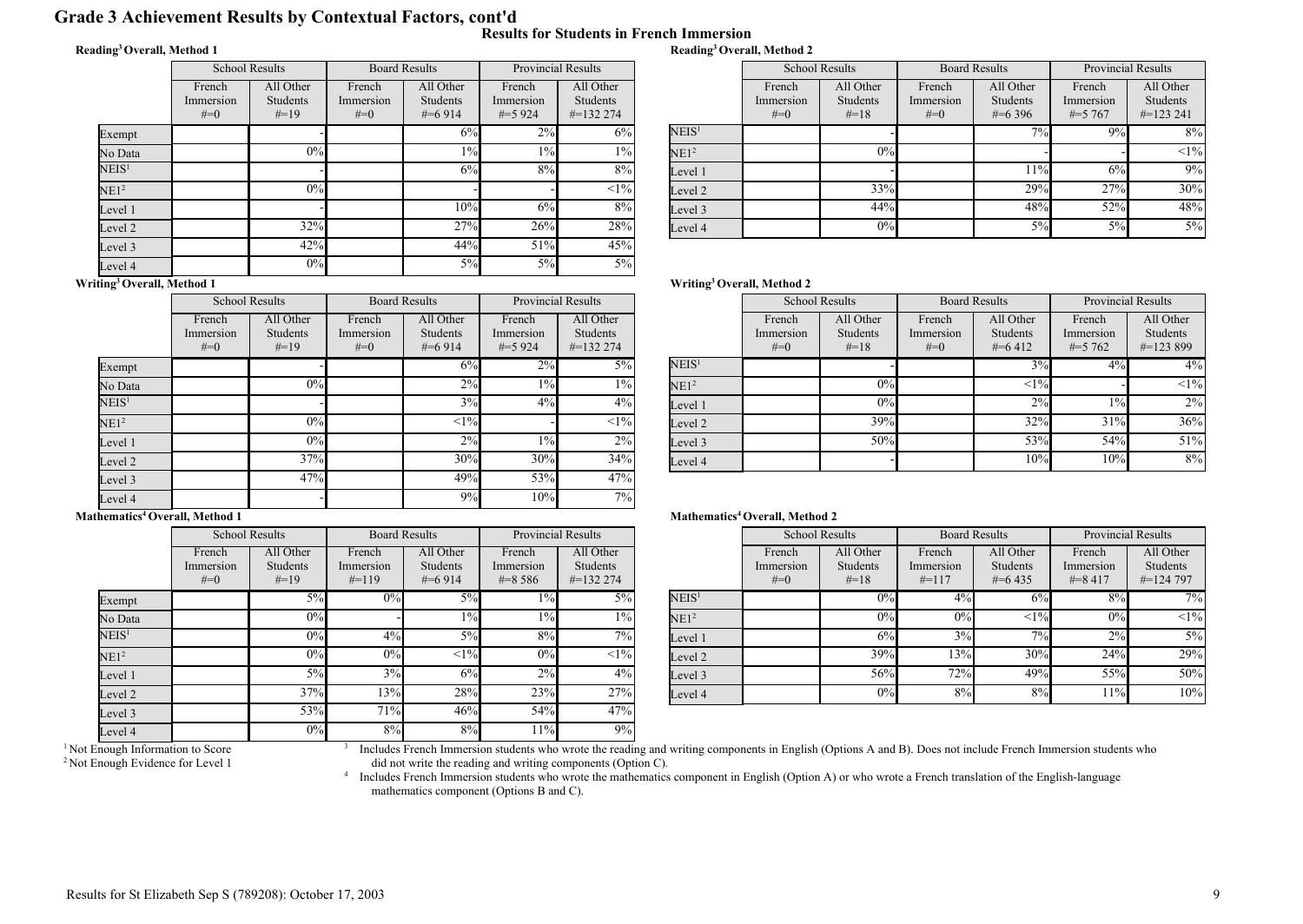### Grade 6 Achievement Results by Contextual Factors

#### Reading Overall, Method 1

|                   | <b>School Results</b> |                           | <b>Board Results</b> |                           | <b>Provincial Results</b> |                            |  |
|-------------------|-----------------------|---------------------------|----------------------|---------------------------|---------------------------|----------------------------|--|
|                   | Girls<br>$\# = n/a$   | <b>Boys</b><br>$\# = n/a$ | Girls<br>$\#=3,307$  | <b>Boys</b><br>$\#=3,507$ | Girls<br>$\#=70297$       | <b>Boys</b><br>$\#=73$ 155 |  |
| Exempt            |                       |                           | $4\%$                | 6%                        | 3%                        | $5\%$                      |  |
| No Data           |                       |                           | $1\%$                | $1\%$                     | $1\%$                     | $1\%$                      |  |
| NEIS <sup>1</sup> |                       |                           | 4%                   | 6%                        | 4%                        | 7%                         |  |
| NE1 <sup>2</sup>  |                       |                           |                      |                           | <1%                       | $<1\%$                     |  |
| Level 1           |                       |                           | $5\%$                | 8%                        | 5%                        | 8%                         |  |
| Level 2           |                       |                           | 22%                  | 28%                       | 24%                       | 31%                        |  |
| Level 3           |                       |                           | 50%                  | 43%                       | 51%                       | 42%                        |  |
| Level 4           |                       |                           | 13%                  | 7%                        | 12%                       | 6%                         |  |

| <b>Provincial Results</b> |                            |                   | <b>School Results</b> |                           | <b>Board Results</b> |                           | <b>Provincial Results</b> |                             |
|---------------------------|----------------------------|-------------------|-----------------------|---------------------------|----------------------|---------------------------|---------------------------|-----------------------------|
| iirls<br>0297             | <b>Boys</b><br>$\#=73$ 155 |                   | Girls<br>$#=n/a$      | <b>Boys</b><br>$\# = n/a$ | Girls<br>$\#=3$ 157  | <b>Boys</b><br>$\#=3,268$ | Girls<br>$\# = 67$ 754    | <b>Boys</b><br>$\# = 68730$ |
| 3%                        | $5\%$                      | NEIS <sup>1</sup> |                       |                           | $4\%$                | 6%                        | 4%                        | 7%                          |
| $1\%$                     | $1\%$                      | NE1 <sup>2</sup>  |                       |                           |                      |                           | <1%                       | <1%                         |
| $4\%$                     | $7\%$                      | Level 1           |                       |                           | 5%                   | 9%                        | $5\%$                     | 9%                          |
| $\leq$ 1%                 | $<1\%$                     | Level 2           |                       |                           | 24%                  | 30%                       | 25%                       | 33%                         |
| $5\%$                     | 8%                         | Level 3           |                       |                           | 52%                  | 47%                       | 53%                       | 45%                         |
| 24%                       | 31%                        | Level 4           |                       |                           | 14%                  | 8%                        | 12%                       | 6%                          |

#### Writing Overall, Method 1

|                   | <b>School Results</b> |                           | <b>Board Results</b> |                           | <b>Provincial Results</b> |                            |
|-------------------|-----------------------|---------------------------|----------------------|---------------------------|---------------------------|----------------------------|
|                   | Girls<br>$#=n/a$      | <b>Boys</b><br>$\# = n/a$ | Girls<br>$\#=3,307$  | <b>Boys</b><br>$\#=3,507$ | Girls<br>$\#=70297$       | <b>Boys</b><br>$\#=73$ 155 |
| Exempt            |                       |                           | 4%                   | 6%                        | 3%                        | $5\%$                      |
| No Data           |                       |                           | $1\%$                | $1\%$                     | $1\%$                     | $1\%$                      |
| NEIS <sup>1</sup> |                       |                           | 2%                   | 3%                        | 2%                        | $4\%$                      |
| NE1 <sup>2</sup>  |                       |                           | 0%                   | 0%                        |                           | $<1\%$                     |
| Level 1           |                       |                           | 3%                   | 6%                        | 3%                        | 7%                         |
| Level 2           |                       |                           | 23%                  | 36%                       | 27%                       | 39%                        |
| Level 3           |                       |                           | 52%                  | 42%                       | 50%                       | 37%                        |
| Level 4           |                       |                           | 15%                  | 6%                        | 14%                       | 6%                         |

# Writing Overall, Method 2

Reading Overall, Method 2

Results by Gender\*

| <b>Provincial Results</b> |                            |                   | <b>School Results</b> |                           | <b>Board Results</b> |                          | <b>Provincial Results</b> |                           |
|---------------------------|----------------------------|-------------------|-----------------------|---------------------------|----------------------|--------------------------|---------------------------|---------------------------|
| iirls<br>0297             | <b>Boys</b><br>$\#=73$ 155 |                   | Girls<br>$#=n/a$      | <b>Boys</b><br>$\# = n/a$ | Girls<br>$\#=3$ 161  | <b>Boys</b><br>$\#=3275$ | Girls<br>$\#=67800$       | <b>Boys</b><br>$\#=68657$ |
| 3%                        | $5\%$                      | NEIS <sup>1</sup> |                       |                           | 2%                   | 4%                       | $3\%$                     | $4\%$                     |
| $1\%$                     | $1\%$                      | NE1 <sup>2</sup>  |                       |                           | 0%                   | 0%                       |                           | $<1\%$                    |
| $2\%$                     | 4%                         | Level 1           |                       |                           | 3%                   | 6%                       | 3%                        | 8%                        |
|                           | <1%                        | Level 2           |                       |                           | 24%                  | 39%                      | 28%                       | 42%                       |
| 3%                        | 7%                         | Level 3           |                       |                           | 55%                  | 45%                      | 52%                       | 40%                       |
| 27%                       | 39%                        | Level 4           |                       |                           | 16%                  | 7%                       | 15%                       | 7%                        |

#### Mathematics Overall, Method 1

|                   | <b>School Results</b> |                           | <b>Board Results</b> |                           | <b>Provincial Results</b> |                            |
|-------------------|-----------------------|---------------------------|----------------------|---------------------------|---------------------------|----------------------------|
|                   | Girls<br>$#=n/a$      | <b>Boys</b><br>$\# = n/a$ | Girls<br>$\#=3,307$  | <b>Boys</b><br>$\#=3,507$ | Girls<br>$\#=70297$       | <b>Boys</b><br>$\#=73$ 155 |
| Exempt            |                       |                           | 3%                   | 6%                        | 3%                        | $5\%$                      |
| No Data           |                       |                           | $1\%$                | $1\%$                     | $1\%$                     | $1\%$                      |
| $\mathrm{NEIS}^1$ |                       |                           | 6%                   | 7%                        | $5\%$                     | 7%                         |
| NE1 <sup>2</sup>  |                       |                           |                      |                           | <1%                       | $<1\%$                     |
| Level 1           |                       |                           | 9%                   | 11%                       | 8%                        | $8\%$                      |
| Level 2           |                       |                           | 28%                  | 26%                       | 29%                       | 27%                        |
| Level 3           |                       |                           | 39%                  | 37%                       | 42%                       | 40%                        |
| Level 4           |                       |                           | 14%                  | 13%                       | 13%                       | 12%                        |

#### Mathematics Overall, Method 2

|               | <b>Provincial Results</b>  |                   | <b>School Results</b> |                        | <b>Board Results</b> |                          | <b>Provincial Results</b> |                           |
|---------------|----------------------------|-------------------|-----------------------|------------------------|----------------------|--------------------------|---------------------------|---------------------------|
| iirls<br>0297 | <b>Boys</b><br>$\#=73$ 155 |                   | Girls<br>$#=n/a$      | <b>Boys</b><br>$#=n/a$ | Girls<br>$\#=3$ 163  | <b>Boys</b><br>$\#=3279$ | Girls<br>$\#=67714$       | <b>Boys</b><br>$\#=69047$ |
| 3%            | 5%                         | NEIS <sup>1</sup> |                       |                        | 6%                   | 8%                       | 6%                        | $7\%$                     |
| $1\%$         | $1\%$                      | NE1 <sup>2</sup>  |                       |                        |                      |                          | <1%                       | <1%                       |
| 5%            | 7%1                        | Level 1           |                       |                        | 9%                   | 12%                      | 8%                        | 9%                        |
| <1%           | $<$ 1% $ $                 | Level 2           |                       |                        | 29%                  | 27%                      | 30%                       | 29%                       |
| 8%            | 8%                         | Level 3           |                       |                        | 40%                  | 40%                      | 44%                       | 42%                       |
| 29%           | 27%                        | Level 4           |                       |                        | 15%                  | 14%                      | 13%                       | 13%                       |

<sup>1</sup> Not Enough Information to Score

\* Results by gender include only students for whom gender data were available.

<sup>2</sup> Not Enough Evidence for Level 1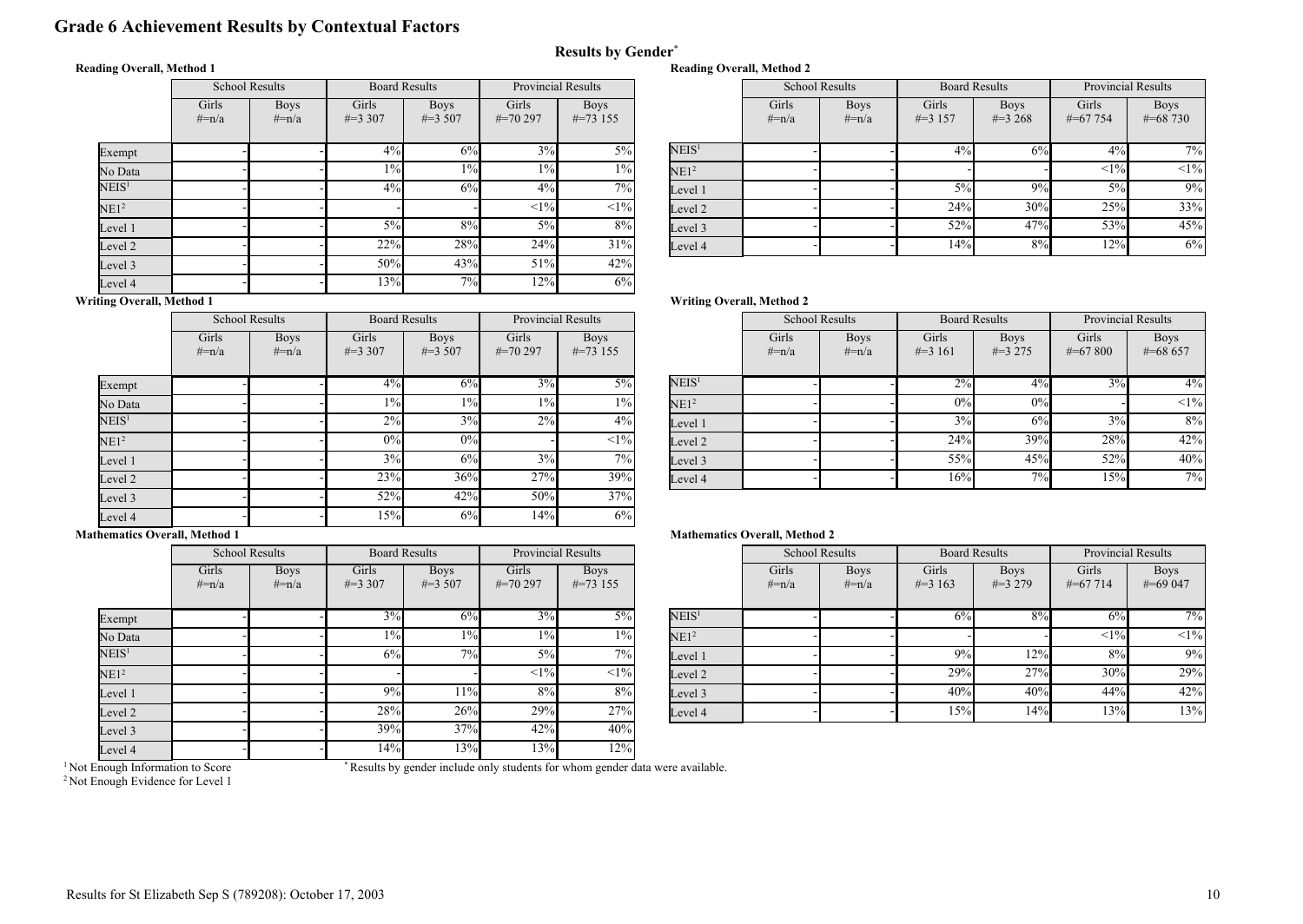### Grade 6 Achievement Results by Contextual Factors, cont'd

#### Results by English as a Second Language/English Literacy Development Reading Overall, Method 2

#### Reading Overall, Method 1

|                   | <b>School Results</b>              |                                 | <b>Board Results</b>               |                                           | <b>Provincial Results</b>         |                                        |  |
|-------------------|------------------------------------|---------------------------------|------------------------------------|-------------------------------------------|-----------------------------------|----------------------------------------|--|
|                   | In<br><b>ESL/ELD</b><br>$\# = n/a$ | All Other<br>Students<br>$#=21$ | In<br><b>ESL/ELD</b><br>$\# = 319$ | All Other<br><b>Students</b><br>$\#=6580$ | In<br><b>ESL/ELD</b><br>$\#=4930$ | All Other<br>Students<br>$\#$ =139 746 |  |
| Exempt            |                                    |                                 | 34%                                | 3%                                        | 27%                               | 3%                                     |  |
| No Data           |                                    | 0%                              |                                    | $1\%$                                     | $1\%$                             | $1\%$                                  |  |
| $\mathrm{NEIS}^1$ |                                    | 0%                              | 9%                                 | $5\%$                                     | 7%                                | $5\%$                                  |  |
| NE1 <sup>2</sup>  |                                    | 0%                              |                                    |                                           | <1%                               | $<1\%$                                 |  |
| Level 1           |                                    | 0%                              | 13%                                | 6%                                        | 13%                               | 6%                                     |  |
| Level 2           |                                    | 33%                             | 23%                                | 25%                                       | 27%                               | 27%                                    |  |
| Level 3           |                                    | 48%                             | 18%                                | 48%                                       | 22%                               | 48%                                    |  |
| Level 4           |                                    |                                 | 3%                                 | 11%                                       | 3%                                | 9%                                     |  |

| <b>Provincial Results</b> |                                               |                   | <b>School Results</b>                      |                                        | <b>Board Results</b>               |                                    | <b>Provincial Results</b>                     |                                        |
|---------------------------|-----------------------------------------------|-------------------|--------------------------------------------|----------------------------------------|------------------------------------|------------------------------------|-----------------------------------------------|----------------------------------------|
| In<br>/ELD<br>4 930       | All Other<br><b>Students</b><br>$\#$ =139 746 |                   | <sub>In</sub><br><b>ESL/ELD</b><br>$#=n/a$ | All Other<br><b>Students</b><br>$#=19$ | In<br><b>ESL/ELD</b><br>$\# = 208$ | All Other<br>Students<br>$\#=6293$ | <sub>1</sub> n<br><b>ESL/ELD</b><br>$\#=3536$ | All Other<br>Students<br>$\#$ =133 947 |
| 27%                       | 3%                                            | NEIS <sup>1</sup> |                                            | 0%                                     | 14%                                | $5\%$                              | 10%                                           | 6%                                     |
| $1\%$                     | $1\%$                                         | NE1 <sup>2</sup>  |                                            | 0%                                     |                                    |                                    | <1%                                           | $<1\%$                                 |
| 7%                        | $5\%$                                         | Level 1           |                                            | 0%                                     | 19%                                | $7\%$                              | 19%                                           | 7%                                     |
| <1%                       | <1%                                           | Level 2           |                                            | 37%                                    | 35%                                | 27%                                | 37%                                           | 29%                                    |
| 13%                       | 6%                                            | Level 3           |                                            | 53%                                    | 27%                                | 50%                                | 30%                                           | 50%                                    |
| 27%                       | 27%                                           | Level 4           |                                            |                                        | 4%                                 | 11%                                | 4%                                            | 9%                                     |

### Writing Overall, Method 1

 $\mathbf{E}$ 

|                   | <b>School Results</b>           |                                        | <b>Board Results</b>               |                                    | <b>Provincial Results</b>         |                                               |
|-------------------|---------------------------------|----------------------------------------|------------------------------------|------------------------------------|-----------------------------------|-----------------------------------------------|
|                   | In<br><b>ESL/ELD</b><br>$#=n/a$ | All Other<br><b>Students</b><br>$#=21$ | In<br><b>ESL/ELD</b><br>$\# = 319$ | All Other<br>Students<br>$\#=6580$ | In<br><b>ESL/ELD</b><br>$\#=4930$ | All Other<br><b>Students</b><br>$\#$ =139 746 |
| Exempt            |                                 |                                        | 34%                                | 3%                                 | 26%                               | 3%                                            |
| No Data           |                                 | 0%                                     |                                    | $1\%$                              | 2%                                | $1\%$                                         |
| NEIS <sup>1</sup> |                                 |                                        | 3%                                 | 3%                                 | $4\%$                             | 3%                                            |
| NE1 <sup>2</sup>  |                                 | 0%                                     | 0%                                 | 0%                                 |                                   | $<1\%$                                        |
| Level 1           |                                 | 0%                                     | 12%                                | 4%                                 | 10%                               | $5\%$                                         |
| Level 2           |                                 | 38%                                    | 30%                                | 30%                                | 35%                               | 33%                                           |
| Level 3           |                                 | 38%                                    | 18%                                | 48%                                | 21%                               | 44%                                           |
| Level 4           |                                 |                                        | 3%                                 | 11%                                | 3%                                | 10%                                           |

### Mathematics Overall, Method 1

|                   | <b>School Results</b>           |                                 | <b>Board Results</b>               |                                      | <b>Provincial Results</b>         |                                        |
|-------------------|---------------------------------|---------------------------------|------------------------------------|--------------------------------------|-----------------------------------|----------------------------------------|
|                   | In<br><b>ESL/ELD</b><br>$#=n/a$ | All Other<br>Students<br>$#=21$ | In<br><b>ESL/ELD</b><br>$\# = 319$ | All Other<br>Students<br>$\#$ =6.580 | In<br><b>ESL/ELD</b><br>$\#=4930$ | All Other<br>Students<br>$\#$ =139 746 |
| Exempt            |                                 |                                 | 30%                                | 3%                                   | 22%                               | 3%                                     |
| No Data           |                                 | $0\%$                           |                                    | $1\%$                                | $1\%$                             | $1\%$                                  |
| NEIS <sup>1</sup> |                                 | 0%                              | 11%                                | 6%                                   | 7%                                | 6%                                     |
| NE1 <sup>2</sup>  |                                 | 0%                              | 0%                                 |                                      | 0%                                | $<1\%$                                 |
| Level 1           |                                 |                                 | 15%                                | 10%                                  | 11%                               | 8%                                     |
| Level 2           |                                 |                                 | 18%                                | 27%                                  | 23%                               | 28%                                    |
| Level 3           |                                 | 48%                             | 19%                                | 39%                                  | 26%                               | 41%                                    |
| Level 4           |                                 | 19%                             | 6%                                 | 14%                                  | 9%                                | 12%                                    |

<sup>1</sup> Not Enough Information to Score

<sup>2</sup> Not Enough Evidence for Level 1

#### Writing Overall, Method 2

| <b>Provincial Results</b> |                                               |                   |                                            | <b>School Results</b>                  | <b>Board Results</b>                          |                                             | <b>Provincial Results</b>                      |                                               |
|---------------------------|-----------------------------------------------|-------------------|--------------------------------------------|----------------------------------------|-----------------------------------------------|---------------------------------------------|------------------------------------------------|-----------------------------------------------|
| In<br>/ELD<br>4 930       | All Other<br><b>Students</b><br>$\#$ =139 746 |                   | <sub>In</sub><br><b>ESL/ELD</b><br>$#=n/a$ | All Other<br><b>Students</b><br>$#=19$ | <sub>In</sub><br><b>ESL/ELD</b><br>$\# = 208$ | All Other<br><b>Students</b><br>$\#$ =6 304 | <sub>1</sub> n<br><b>ESL/ELD</b><br>$\#=3,560$ | All Other<br><b>Students</b><br>$\#$ =133 891 |
| 26%                       | $3\%$                                         | NEIS <sup>1</sup> |                                            |                                        | $5\%$                                         | 3%                                          | 5%                                             | 3%                                            |
| 2%                        | $1\%$                                         | NE1 <sup>2</sup>  |                                            | 0%                                     | 0%                                            | 0%                                          |                                                | $<1\%$                                        |
| 4%                        | 3%                                            | Level 1           |                                            | 0%                                     | 18%                                           | 4%                                          | 14%                                            | $5\%$                                         |
|                           | $<1\%$                                        | Level 2           |                                            | 42%                                    | 46%                                           | 31%                                         | 48%                                            | 35%                                           |
| 10%                       | $5\%$                                         | Level 3           |                                            | 42%                                    | 27%                                           | 50%                                         | 29%                                            | 46%                                           |
| 35%                       | 33%                                           | Level 4           |                                            |                                        | 4%                                            | 12%                                         | 4%                                             | 11%                                           |

|                     | <b>Provincial Results</b>                     |                   | <b>School Results</b>                       |                                        | <b>Board Results</b>                          |                                      | <b>Provincial Results</b>                       |                                               |
|---------------------|-----------------------------------------------|-------------------|---------------------------------------------|----------------------------------------|-----------------------------------------------|--------------------------------------|-------------------------------------------------|-----------------------------------------------|
| In<br>/ELD<br>4 930 | All Other<br><b>Students</b><br>$\#$ =139 746 |                   | <sub>1</sub> n<br><b>ESL/ELD</b><br>$#=n/a$ | All Other<br><b>Students</b><br>$#=19$ | <sub>In</sub><br><b>ESL/ELD</b><br>$\# = 222$ | All Other<br>Students<br>$\#$ =6.296 | <sub>1</sub> n<br><b>ESL/ELD</b><br>$\# = 3782$ | All Other<br><b>Students</b><br>$\#$ =133 977 |
| 22%                 | $3\overline{\%}$                              | NEIS <sup>1</sup> |                                             | 0%                                     | $15\%$                                        | 6%                                   | 10%                                             | $7\overline{0}_0$                             |
| $1\%$               | $1\%$                                         | NE1 <sup>2</sup>  |                                             | 0%                                     | 0%                                            |                                      | 0%                                              | $<1\%$                                        |
| 7%                  | 6%                                            | Level 1           |                                             |                                        | 22%                                           | 10%                                  | 14%                                             | 8%                                            |
| 0%                  | $<$ 1% $ $                                    | Level 2           |                                             |                                        | 27%                                           | 28%                                  | 30%                                             | 29%                                           |
| 11%                 | 8%                                            | Level 3           |                                             | 53%                                    | 27%                                           | 40%                                  | 34%                                             | 43%                                           |
| 23%                 | 28%                                           | Level 4           |                                             | 21%                                    | 9%                                            | 14%                                  | 12%                                             | 13%                                           |